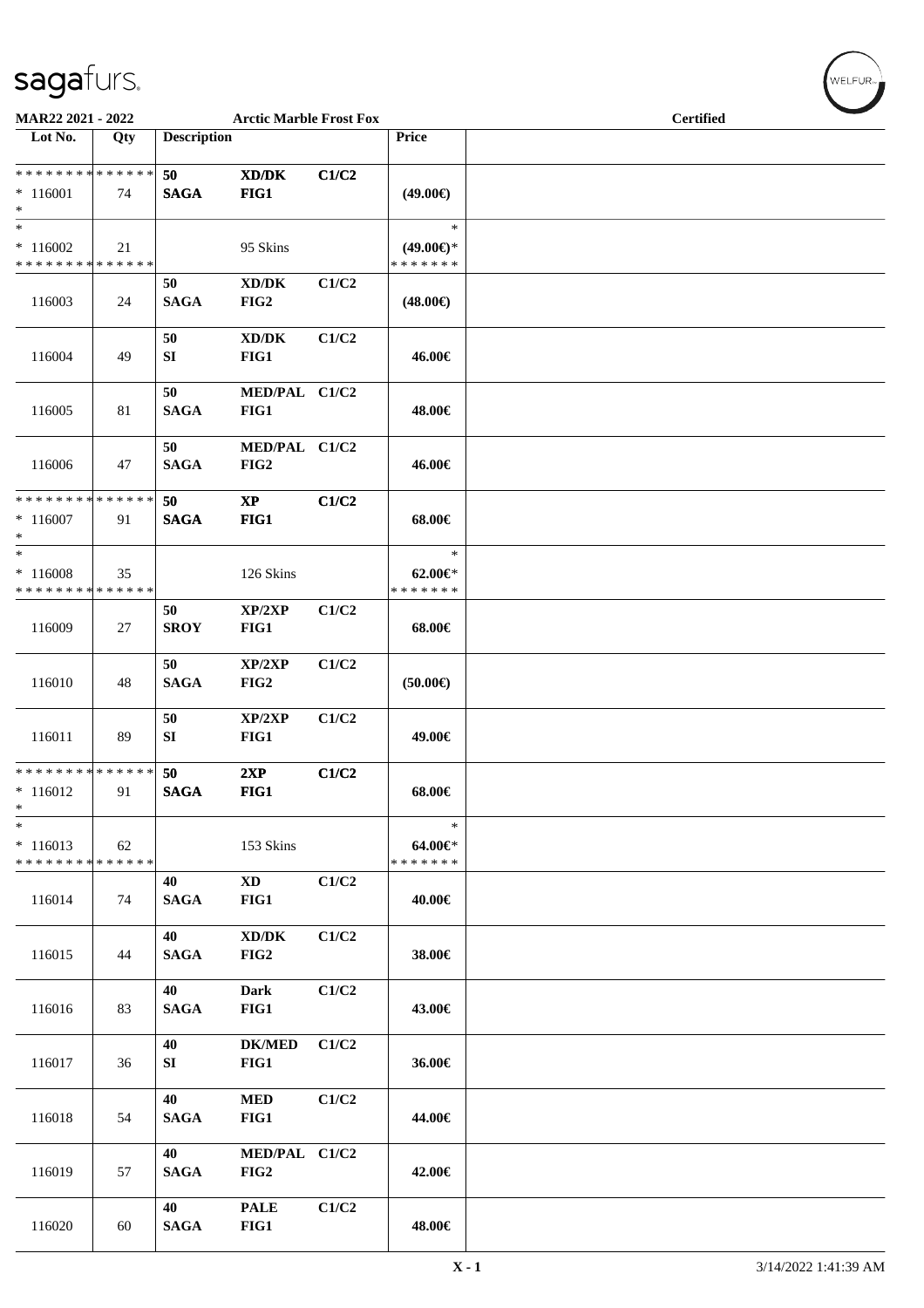| MAR22 2021 - 2022                                                    |     |                                | <b>Arctic Marble Frost Fox</b>              |       |                                                | <b>Certified</b> |
|----------------------------------------------------------------------|-----|--------------------------------|---------------------------------------------|-------|------------------------------------------------|------------------|
| Lot No.                                                              | Qty | <b>Description</b>             |                                             |       | <b>Price</b>                                   |                  |
| 116021                                                               | 62  | 40<br>SI                       | PAL/XP<br>FIG1                              | C1/C2 | $(44.00\epsilon)$                              |                  |
| * * * * * * * * * * * * * *<br>$*116022$<br>$\ast$                   | 98  | 40<br><b>SAGA</b>              | $\mathbf{X}\mathbf{P}$<br>FIG1              | C1/C2 | $62.00 \in$                                    |                  |
| $\overline{\phantom{0}}$<br>$*116023$<br>* * * * * * * * * * * * * * | 90  |                                | 188 Skins                                   |       | $\ast$<br>$62.00 \in$<br>* * * * * * *         |                  |
| * * * * * * * * * * * * * *<br>$*116024$<br>$\ast$                   | 84  | 40<br><b>SAGA</b>              | $\mathbf{X}\mathbf{P}$<br>FIG2              | C1/C2 | $(49.00\epsilon)$                              |                  |
| $\ast$<br>$*116025$<br>* * * * * * * * * * * * * *                   | 23  |                                | 107 Skins                                   |       | $\ast$<br>$(49.00\epsilon)$ *<br>* * * * * * * |                  |
| * * * * * * * * * * * * * *<br>$*116026$<br>$*$                      | 98  | 40<br><b>SAGA</b>              | 2XP<br>FIG1                                 | C1/C2 | 70.00€                                         |                  |
| $\ast$<br>$*116027$<br>$\ast$                                        | 91  |                                | $\overline{c}$                              |       | $\ast$<br>70.00€*<br>$\ast$                    |                  |
| $\ast$<br>$*116028$<br>* * * * * * * * * * * * * *                   | 90  |                                | 279 Skins                                   |       | $\ast$<br>$62.00 \in$ *<br>* * * * * * *       |                  |
| 116029                                                               | 85  | 40<br>SI                       | 2XP<br>FIG1                                 | C1/C2 | 46.00€                                         |                  |
| 116030                                                               | 50  | 40<br><b>SAGA</b>              | 3XP<br>FIG1                                 | C1/C2 | 51.00€                                         |                  |
| 116031                                                               | 25  | 40<br>SI                       | 3XP<br>FIG1                                 | C1/C2 | 46.00€                                         |                  |
| 116032                                                               | 61  | 30<br><b>SAGA</b>              | $\mathbf{X}\mathbf{D}$<br>FIG1              | C1/C2 | 36.00€                                         |                  |
| 116033                                                               | 53  | 30<br><b>SAGA</b>              | XD/DK<br>FIG2                               | C1/C2 | 38.00€                                         |                  |
| 116034                                                               | 38  | 30<br>SI                       | $\bold{X}\bold{D}/\bold{D}\bold{K}$<br>FIG1 | C1/C2 | 36.00€                                         |                  |
| 116035                                                               | 79  | 30 <sup>°</sup><br><b>SAGA</b> | <b>Dark</b><br>FIG1                         | C1/C2 | 38.00€                                         |                  |
| 116036                                                               | 68  | 30 <sup>°</sup><br><b>SAGA</b> | <b>MED</b><br>FIG1                          | C1/C2 | $(38.00\epsilon)$                              |                  |
| 116037                                                               | 81  | 30<br><b>SAGA</b>              | MED/PAL C1/C2<br>FIG2                       |       | 36.00€                                         |                  |
| 116038                                                               | 30  | 30<br>SI                       | MED/PAL C1/C2<br>FIG1                       |       | 34.00€                                         |                  |
| 116039                                                               | 99  | 30<br><b>SAGA</b>              | <b>PALE</b><br>FIG1                         | C1/C2 | 42.00€                                         |                  |
| * * * * * * * * * * * * * *<br>$*116040$<br>$*$                      | 105 | 30 <sup>°</sup><br><b>SAGA</b> | $\mathbf{X}\mathbf{P}$<br>FIG1              | C1/C2 | 51.00€                                         |                  |

 $(w$ ELFUR<sub><sup>n</sub></sub></sub></sup>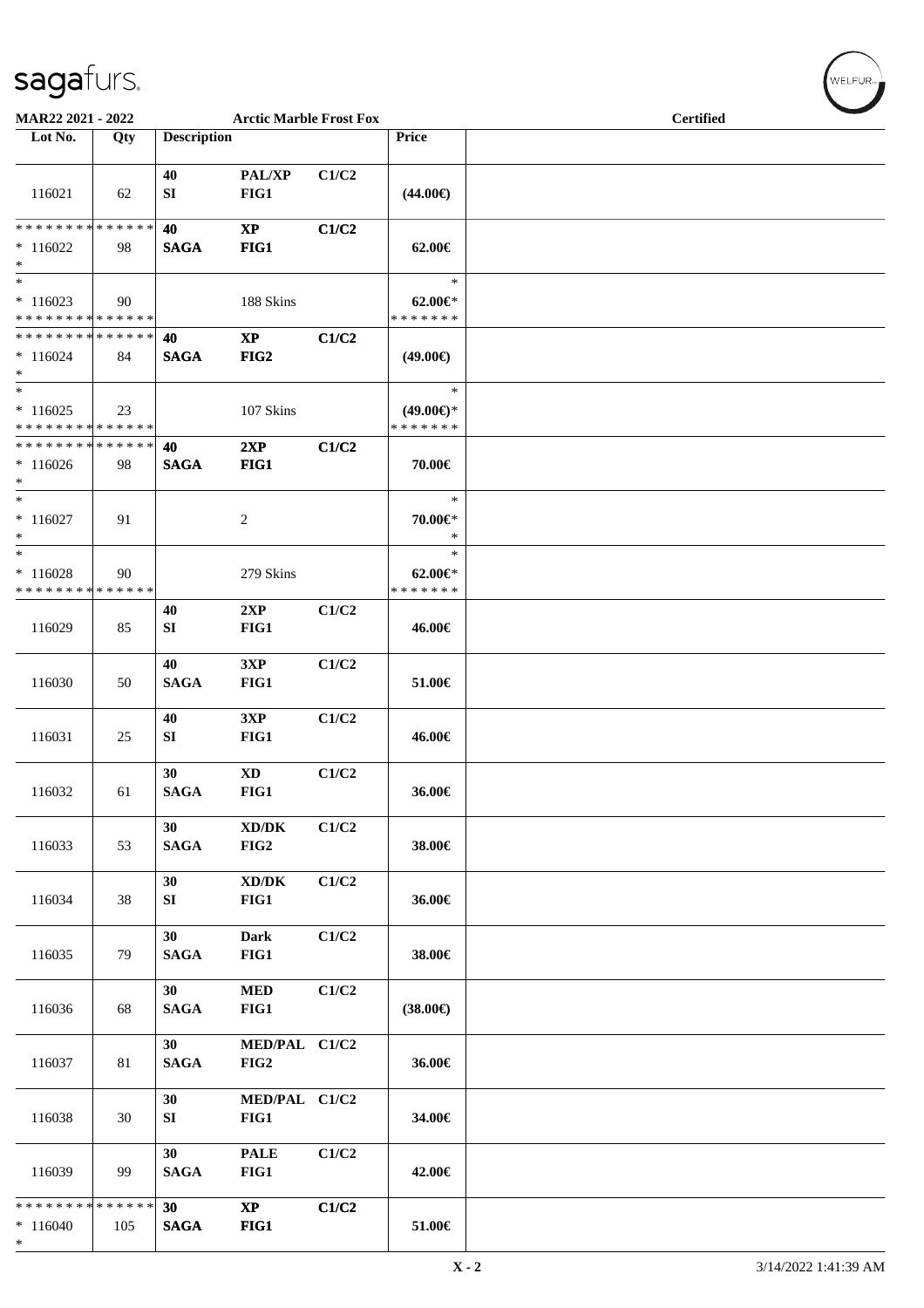| MAR22 2021 - 2022                                   |               |                    | <b>Arctic Marble Frost Fox</b>              |       |                                    | <b>Certified</b> |  |  |  |
|-----------------------------------------------------|---------------|--------------------|---------------------------------------------|-------|------------------------------------|------------------|--|--|--|
| Lot No.                                             | Qty           | <b>Description</b> |                                             |       | Price                              |                  |  |  |  |
| $\overline{\ast}$<br>$* 116041$<br>$\ast$           | 98            | 30<br><b>SAGA</b>  | $\mathbf{X}\mathbf{P}$<br>FIG1              | C1/C2 | $\ast$<br>$51.00 \in$<br>$\ast$    |                  |  |  |  |
| $\ast$<br>$*116042$<br>* * * * * * * * * * * * * *  | 88            |                    | 291 Skins                                   |       | $\ast$<br>51.00€*<br>* * * * * * * |                  |  |  |  |
| 116043                                              | 104           | 30<br><b>SAGA</b>  | $\mathbf{XP}$<br>FIG2                       | C1/C2 | $(42.00\epsilon)$                  |                  |  |  |  |
| 116044                                              | 65            | 30<br>SI           | $\mathbf{X}\mathbf{P}$<br>FIG1              | C1/C2 | 40.00€                             |                  |  |  |  |
| * * * * * * * * * * * * * *<br>$*116045$<br>$*$     | 105           | 30<br><b>SAGA</b>  | 2XP<br>FIG1                                 | C1/C2 | 47.00€                             |                  |  |  |  |
| $*$<br>$* 116046$<br>$*$                            | 98            |                    | 2                                           |       | $\ast$<br>47.00€*<br>$\ast$        |                  |  |  |  |
| $\ast$<br>$* 116047$<br>$*$                         | 98            |                    | 3                                           |       | $\ast$<br>47.00€*<br>$\ast$        |                  |  |  |  |
| $\ast$<br>$* 116048$<br>* * * * * * * * * * * * * * | 51            |                    | 352 Skins                                   |       | $\ast$<br>47.00€*<br>* * * * * * * |                  |  |  |  |
| 116049                                              | 67            | 30<br>SI           | 2XP<br>FIG1                                 | C1/C2 | 39.00€                             |                  |  |  |  |
| 116050                                              | 46            | 30<br><b>SAGA</b>  | 3XP<br>FIG1                                 | C1/C2 | 47.00€                             |                  |  |  |  |
| 116051                                              | 34            | 20<br><b>SAGA</b>  | $\bold{X}\bold{D}/\bold{D}\bold{K}$<br>FIG1 | C1/C2 | 30.00€                             |                  |  |  |  |
| 116052                                              | 45            | 20<br><b>SAGA</b>  | <b>DK/MED</b><br>FIG2                       | C1/C2 | 30.00€                             |                  |  |  |  |
| 116053                                              | 39            | 20<br>SI           | <b>DK/MED</b><br>FIG1                       | C1/C2 | 29.50€                             |                  |  |  |  |
| 116054                                              | 58            | 20<br><b>SAGA</b>  | MED/PAL C1/C2<br>FIG1                       |       | 29.00€                             |                  |  |  |  |
| 116055                                              | 83            | 20<br><b>SAGA</b>  | <b>PAL/XP</b><br>FIG2                       | C1/C2 | 28.00€                             |                  |  |  |  |
| * * * * * * * *<br>$*116056$<br>$\ast$              | ******<br>112 | 20<br><b>SAGA</b>  | $\mathbf{XP}$<br>FIG1                       | C1/C2 | 37.00€                             |                  |  |  |  |
| $\ast$<br>$*116057$<br>* * * * * * * * * * * * * *  | 52            |                    | 164 Skins                                   |       | $\ast$<br>37.00€*<br>* * * * * * * |                  |  |  |  |
| 116058                                              | 107           | 20<br>SI           | XP/2XP<br>FIG1                              | C1/C2 | 30.00€                             |                  |  |  |  |
| * * * * * * * * * * * * * *<br>$*116059$<br>$\ast$  | 108           | 20<br><b>SAGA</b>  | 2XP<br>FIG1                                 | C1/C2 | 38.00€                             |                  |  |  |  |
| $\ast$<br>$*116060$<br>* * * * * * * * * * * * * *  | 21            |                    | 129 Skins                                   |       | $\ast$<br>38.00€*<br>* * * * * * * |                  |  |  |  |

 $w$ ELFUR-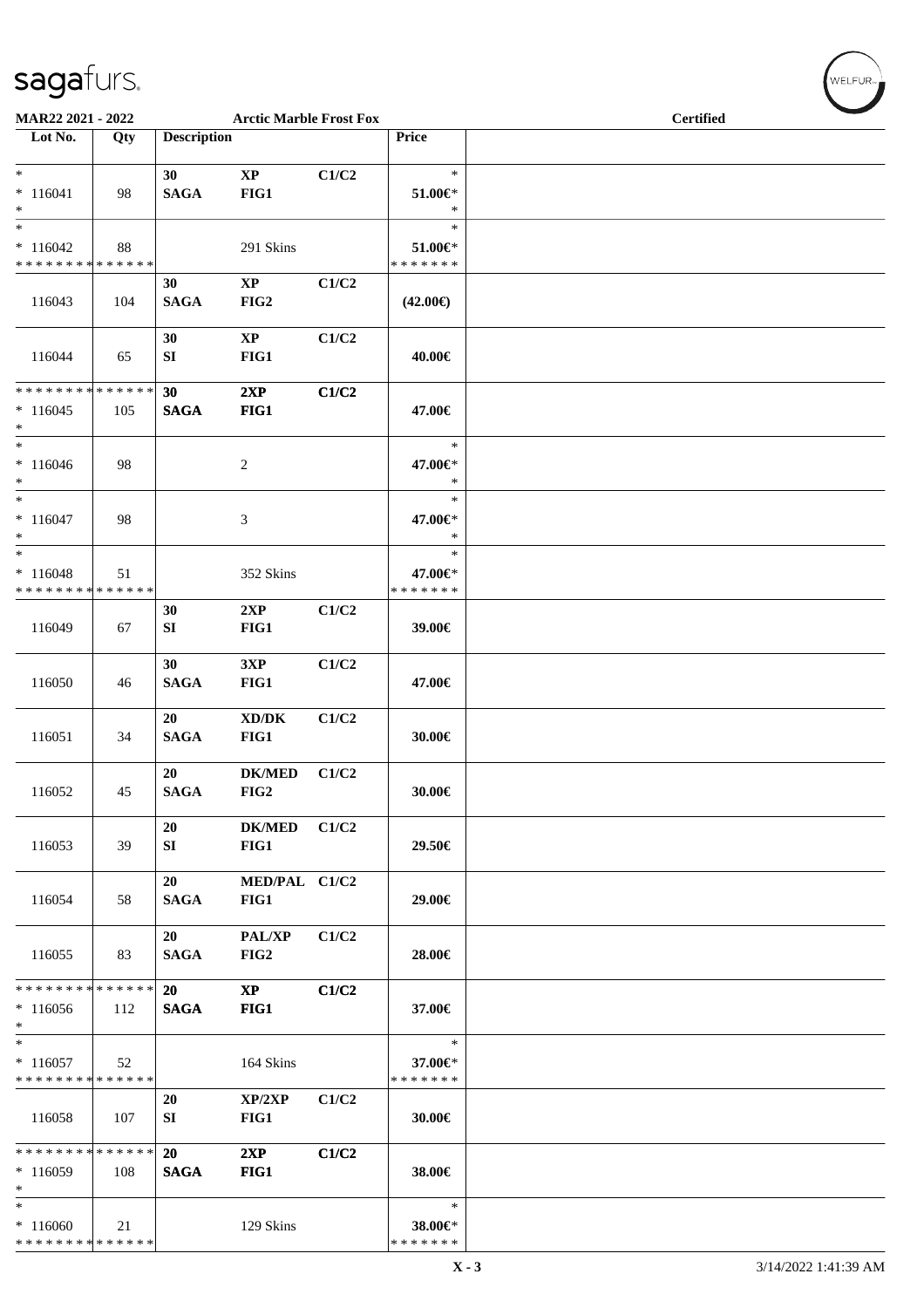| MAR22 2021 - 2022                                   |     |                       | <b>Fawn Light Fox</b>      |                       |                                          | $\overline{\phantom{a}}$<br><b>Certified</b> |  |  |  |  |
|-----------------------------------------------------|-----|-----------------------|----------------------------|-----------------------|------------------------------------------|----------------------------------------------|--|--|--|--|
| Lot No.                                             | Qty | <b>Description</b>    |                            |                       | <b>Price</b>                             |                                              |  |  |  |  |
| 116501                                              | 67  | 40<br><b>SAGA</b>     | <b>PALE</b><br>$CHA+$      | C2                    | 66.00€                                   |                                              |  |  |  |  |
| 116502                                              | 50  | 40<br><b>SAGA</b>     | <b>PALE</b>                | C <sub>2</sub>        | 64.00€                                   |                                              |  |  |  |  |
| 116503                                              | 91  | 40<br><b>SAGA</b>     | PAL/XP<br>SIL <sub>2</sub> | C <sub>2</sub>        | 54.00€                                   |                                              |  |  |  |  |
| 116504                                              | 84  | 40<br>SI              | <b>PAL/XP</b><br>SIL1      | C2                    | 52.00€                                   |                                              |  |  |  |  |
| 116505                                              | 64  | 40<br><b>SAGA</b>     | $\mathbf{XP}$<br>$CHA+$    | C2                    | 66.00€                                   |                                              |  |  |  |  |
| 116506                                              | 56  | 40<br><b>SAGA</b>     | $\bold{XP}$                | C2                    | 70.00€                                   |                                              |  |  |  |  |
| ******** <mark>******</mark><br>$* 116507$<br>$*$   | 98  | 40<br><b>SAGA</b>     | 2XP<br>$CHA+$              | C2                    | 68.00€                                   |                                              |  |  |  |  |
| $*$<br>$*116508$<br>* * * * * * * * * * * * * *     | 103 |                       | 201 Skins                  |                       | $\ast$<br>$62.00 \in$<br>* * * * * * *   |                                              |  |  |  |  |
| * * * * * * * * * * * * * * *<br>$*116509$<br>$*$   | 98  | 40<br><b>SAGA</b>     | 2XP<br>$CHA+$              | C <sub>2</sub><br>SL2 | 55.00€                                   |                                              |  |  |  |  |
| $*$<br>$* 116510$<br>* * * * * * * * * * * * * *    | 24  |                       | 122 Skins                  |                       | $\ast$<br>55.00€*<br>* * * * * * *       |                                              |  |  |  |  |
| ******** <mark>******</mark><br>$* 116511$<br>$*$   | 98  | 40<br><b>SAGA</b>     | 2XP                        | C2                    | 55.00€                                   |                                              |  |  |  |  |
| $\ast$<br>$* 116512$<br>* * * * * * * * * * * * * * | 34  |                       | 132 Skins                  |                       | $\ast$<br>55.00 $\in$ *<br>* * * * * * * |                                              |  |  |  |  |
| 116513                                              | 82  | 40<br>$\mathbf{SAGA}$ | 2XP<br>SLL2                | C <sub>2</sub>        | $51.00\in$                               |                                              |  |  |  |  |
| 116514                                              | 117 | 40<br>SI              | 2XP<br>SL1                 | C2                    | $(46.00\epsilon)$                        |                                              |  |  |  |  |
| 116515                                              | 64  | 40<br><b>SAGA</b>     | 3XP<br>$CHA+$              | C2                    | (50.00)                                  |                                              |  |  |  |  |
| 116516                                              | 35  | 40<br><b>SAGA</b>     | 3XP                        | C2                    | $(50.00\epsilon)$                        |                                              |  |  |  |  |
| 116517                                              | 55  | 40/30<br><b>SAGA</b>  | $\bf MED$<br>$CHA+$        | C2                    | $60.00 \in$                              |                                              |  |  |  |  |
| 116518                                              | 48  | 40/30<br><b>SAGA</b>  | $\bf MED$                  | C2                    | $60.00 \in$                              |                                              |  |  |  |  |
| 116519                                              | 46  | 40/30<br><b>SAGA</b>  | PAL/XP<br><b>REDT</b>      | C2                    | 52.00€                                   |                                              |  |  |  |  |
| 116520                                              | 76  | 30<br><b>SAGA</b>     | MED/PAL C2<br>$CHA+$       | SLL2                  | 49.00€                                   |                                              |  |  |  |  |

 $w$ ELFUR-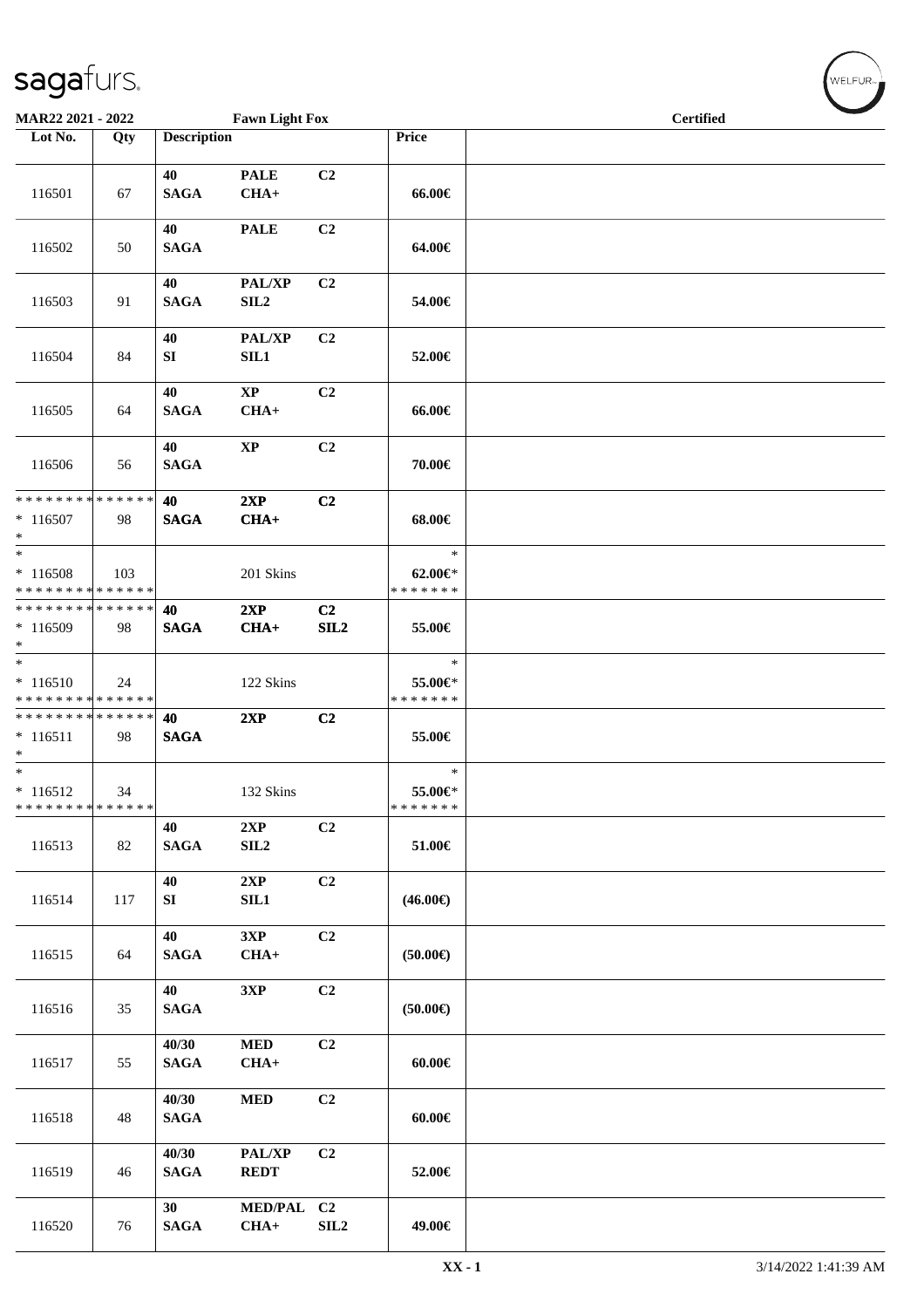| MAR22 2021 - 2022                                                    |     |                    | <b>Fawn Light Fox</b>          |                       |                                    | <b>Certified</b> |
|----------------------------------------------------------------------|-----|--------------------|--------------------------------|-----------------------|------------------------------------|------------------|
| Lot No.                                                              | Qty | <b>Description</b> |                                |                       | Price                              |                  |
| 116521                                                               | 48  | 30<br><b>SAGA</b>  | MED/PAL C2<br>SIL <sub>2</sub> |                       | 48.00€                             |                  |
| 116522                                                               | 115 | 30<br>SI           | MED/PAL C2<br>$CHA+$           | SL1                   | $(44.00\epsilon)$                  |                  |
| 116523                                                               | 69  | 30<br>SI           | MED/PAL C2<br>SL1              |                       | $(42.00\epsilon)$                  |                  |
| 116524                                                               | 101 | 30<br><b>SAGA</b>  | <b>PALE</b><br>$CHA+$          | C2                    | 62.00€                             |                  |
| 116525                                                               | 113 | 30<br><b>SAGA</b>  | <b>PALE</b>                    | C2                    | 68.00€                             |                  |
| 116526                                                               | 88  | 30<br><b>SAGA</b>  | $\bold{XP}$<br>$CHA+$          | C2                    | 62.00€                             |                  |
| 116527                                                               | 54  | 30<br><b>SAGA</b>  | $\bold{XP}$<br>$CHA+$          | C2                    | $62.00 \in$                        |                  |
| 116528                                                               | 110 | 30<br><b>SAGA</b>  | $\bold{XP}$                    | C2                    | $62.00 \in$                        |                  |
| * * * * * * * * * * * * * * *<br>* 116529<br>$\ast$                  | 105 | 30<br><b>SAGA</b>  | XP/2XP<br>$CHA+$               | C <sub>2</sub><br>SL2 | 53.00€                             |                  |
| $\overline{\phantom{0}}$<br>$*116530$<br>* * * * * * * * * * * * * * | 71  |                    | 176 Skins                      |                       | $\ast$<br>59.00€*<br>* * * * * * * |                  |
| 116531                                                               | 49  | 30<br><b>SAGA</b>  | XP/2XP<br>$CHA+$               | C2<br>SLL2            | 57.00€                             |                  |
| 116532                                                               | 99  | 30<br><b>SAGA</b>  | XP/2XP<br>SL2                  | C2                    | 57.00€                             |                  |
| 116533                                                               | 107 | 30<br><b>SAGA</b>  | XP/2XP<br><b>REDT</b>          | C <sub>4</sub>        | 44.00€                             |                  |
| * * * * * * * * * * * * * * *<br>$*116534$<br>$*$                    | 112 | 30<br>SI           | XP/2XP<br>$CHA+$               | C2<br>SIL1            | 42.00€                             |                  |
| $*$<br>$*116535$<br>* * * * * * * * * * * * * *                      | 100 |                    | 212 Skins                      |                       | $\ast$<br>42.00€*<br>* * * * * * * |                  |
| * * * * * * * * * * * * * *<br>$*116536$<br>$*$                      | 112 | 30<br>SI           | XP/2XP<br>SIL1                 | C <sub>2</sub>        | 42.00€                             |                  |
| $*$<br>$*116537$<br>* * * * * * * * * * * * * *                      | 55  |                    | 167 Skins                      |                       | $\ast$<br>41.00€*<br>* * * * * * * |                  |
| * * * * * * * * * * * * * *<br>$*116538$<br>$*$                      | 105 | 30<br><b>SAGA</b>  | 2XP<br>$CHA+$                  | C <sub>2</sub>        | 64.00€                             |                  |
| $\ast$<br>$*116539$<br>$*$                                           | 98  |                    | 2                              |                       | $\ast$<br>64.00€*<br>$\ast$        |                  |
| $\ast$<br>$*116540$<br>* * * * * * * * * * * * * *                   | 46  |                    | 249 Skins                      |                       | ∗<br>59.00€*<br>* * * * * * *      |                  |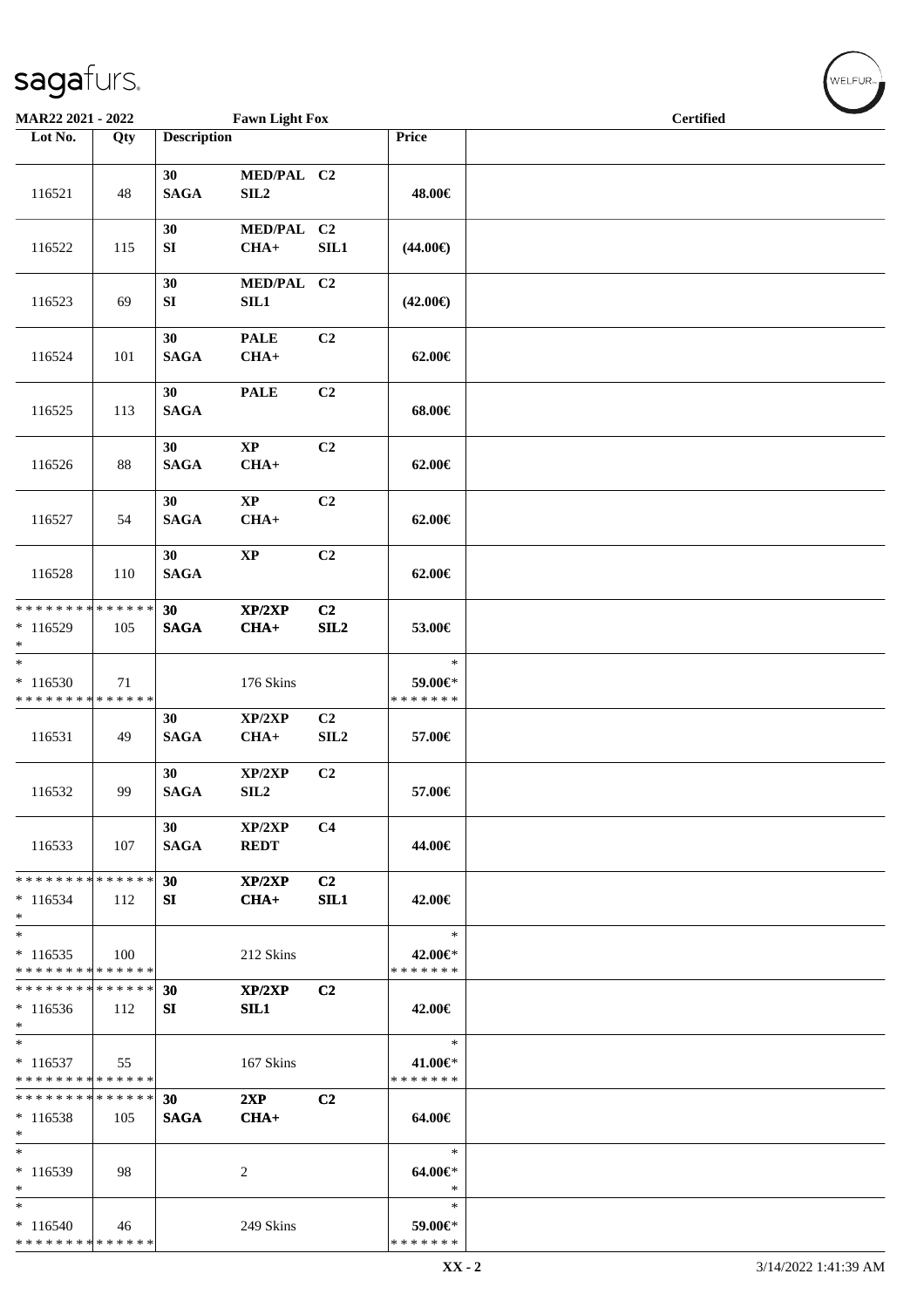| MAR22 2021 - 2022                                  |     |                      | <b>Fawn Light Fox</b>            |                                    |                                                | <b>Certified</b> |  |  |  |
|----------------------------------------------------|-----|----------------------|----------------------------------|------------------------------------|------------------------------------------------|------------------|--|--|--|
| Lot No.                                            | Qty | <b>Description</b>   |                                  |                                    | Price                                          |                  |  |  |  |
| * * * * * * * * * * * * * *<br>$* 116541$          | 105 | 30<br><b>SAGA</b>    | 2XP                              | C2                                 | 51.00€                                         |                  |  |  |  |
| $\ast$<br>$\ast$<br>$* 116542$<br>$*$              | 98  |                      | 2                                |                                    | $\ast$<br>64.00€*<br>$\ast$                    |                  |  |  |  |
| $\ast$<br>$*116543$<br>* * * * * * * * * * * * * * | 22  |                      | 225 Skins                        |                                    | $\ast$<br>64.00€*<br>* * * * * * *             |                  |  |  |  |
| 116544                                             | 88  | 30<br><b>SAGA</b>    | 3XP<br>$CHA+$                    | C <sub>2</sub>                     | $(40.00\epsilon)$                              |                  |  |  |  |
| 116545                                             | 40  | 30<br><b>SAGA</b>    | 3XP                              | C2                                 | $(40.00\epsilon)$                              |                  |  |  |  |
| 116546                                             | 48  | 30/20<br><b>SAGA</b> | MED/PAL C2<br>$CHA+$             | SIL <sub>3</sub>                   | $(36.00\epsilon)$                              |                  |  |  |  |
| 116547                                             | 49  | 30/20<br><b>SAGA</b> | XP/2XP<br>$CHA+$                 | C <sub>2</sub><br>SIL <sub>3</sub> | $(36.00\epsilon)$                              |                  |  |  |  |
| 116548                                             | 36  | 20<br><b>SAGA</b>    | <b>MED</b><br>$CHA+$             | C <sub>2</sub>                     | 40.00€                                         |                  |  |  |  |
| 116549                                             | 86  | 20<br><b>SAGA</b>    | <b>MED/PAL</b><br>$CHA+$         | C <sub>2</sub><br>SLL2             | 34.00€                                         |                  |  |  |  |
| 116550                                             | 79  | 20<br><b>SAGA</b>    | <b>MED/PAL</b><br>$CHA+$         | C2<br>SIL <sub>2</sub>             | 34.00€                                         |                  |  |  |  |
| ******** <mark>******</mark><br>$*116551$<br>$*$   | 112 | 20<br><b>SAGA</b>    | MED/PAL C2                       |                                    | 37.00€                                         |                  |  |  |  |
| $*$<br>$*116552$<br>******** <mark>******</mark>   | 38  |                      | 150 Skins                        |                                    | $\ast$<br>$41.00 \in$<br>* * * * * * *         |                  |  |  |  |
| 116553                                             | 54  | 20<br><b>SAGA</b>    | MED/PAL C2<br>SIL <sub>2</sub>   |                                    | 33.00€                                         |                  |  |  |  |
| ******** <mark>******</mark><br>$*116554$<br>$*$   | 119 | 20<br>SI             | MED/PAL C2<br>$CHA+$             | SIL1                               | $(31.00\epsilon)$                              |                  |  |  |  |
| $\ast$<br>$*116555$<br>* * * * * * * * * * * * * * | 33  |                      | 152 Skins                        |                                    | $\ast$<br>$(31.00\epsilon)$ *<br>* * * * * * * |                  |  |  |  |
| 116556                                             | 72  | 20<br>SI             | MED/PAL C2<br>SIL1               |                                    | $(31.00\epsilon)$                              |                  |  |  |  |
| 116557                                             | 95  | 20<br><b>SAGA</b>    | <b>PALE</b><br>$CHA+$            | C <sub>2</sub>                     | 37.00€                                         |                  |  |  |  |
| 116558                                             | 95  | 20<br><b>SAGA</b>    | $\mathbf{X}\mathbf{P}$<br>$CHA+$ | C2                                 | 37.00€                                         |                  |  |  |  |
| 116559                                             | 101 | 20<br><b>SAGA</b>    | $\mathbf{XP}$                    | C2                                 | 41.00€                                         |                  |  |  |  |
| 116560                                             | 104 | 20<br><b>SAGA</b>    | XP/2XP<br>$CHA+$                 | C <sub>2</sub><br>SIL <sub>2</sub> | 41.00€                                         |                  |  |  |  |

 $w$ ELFUR<sub>m</sub>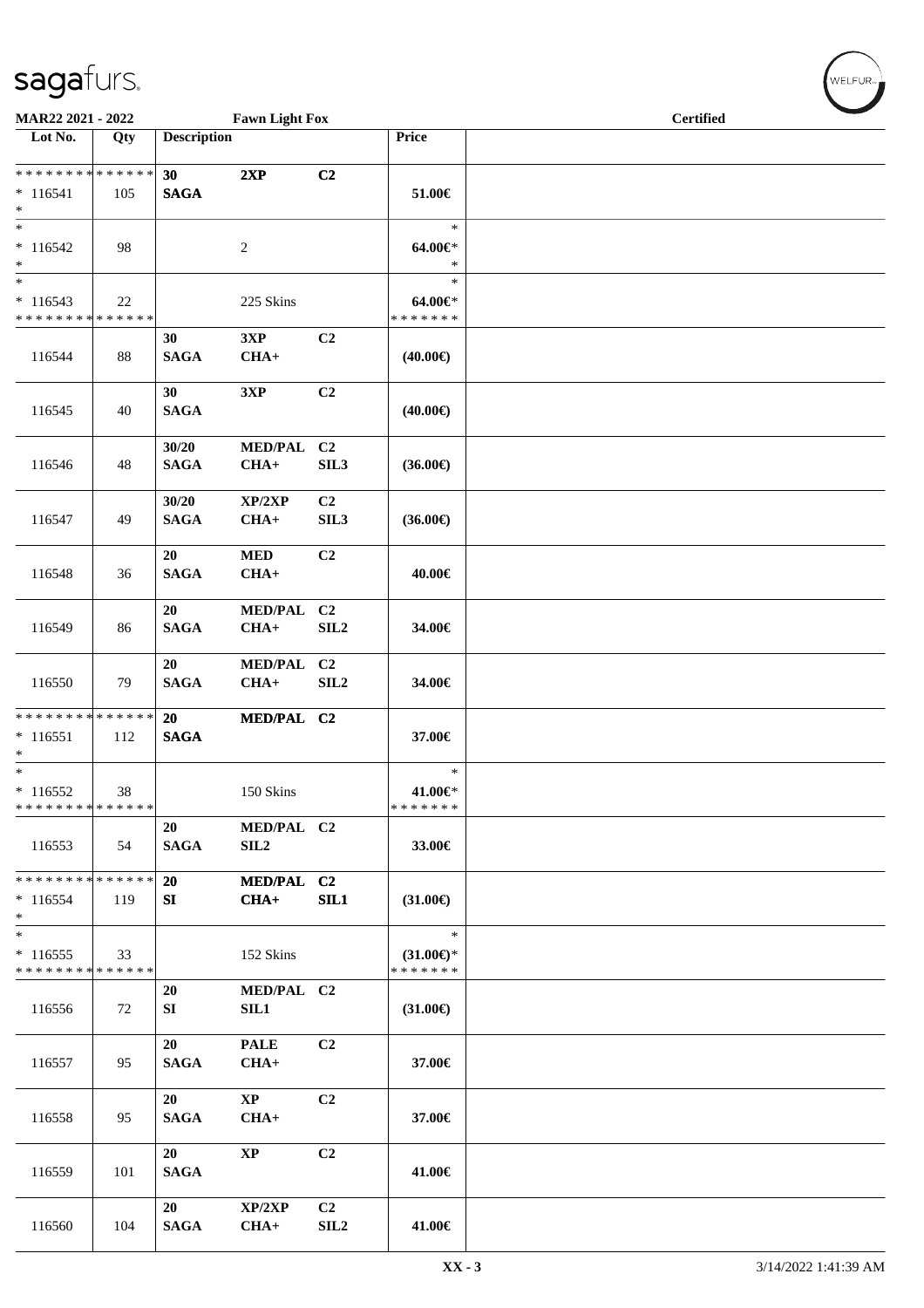| <b>MAR22 2021 - 2022</b>                                                  |     |                     | <b>Fawn Light Fox</b>      |                  |                                            | <b>Certified</b> |  |  |  |  |
|---------------------------------------------------------------------------|-----|---------------------|----------------------------|------------------|--------------------------------------------|------------------|--|--|--|--|
| Lot No.                                                                   | Qty | <b>Description</b>  |                            |                  | Price                                      |                  |  |  |  |  |
|                                                                           |     | 20                  | XP/2XP                     | C <sub>2</sub>   |                                            |                  |  |  |  |  |
| 116561                                                                    | 46  | <b>SAGA</b>         | $CHA+$                     | SIL <sub>2</sub> | 45.00€                                     |                  |  |  |  |  |
| 116562                                                                    | 90  | 20<br><b>SAGA</b>   | XP/2XP<br>SIL <sub>2</sub> | C <sub>2</sub>   | 36.00€                                     |                  |  |  |  |  |
|                                                                           |     |                     |                            |                  |                                            |                  |  |  |  |  |
| 116563                                                                    | 67  | 20<br><b>SAGA</b>   | XP/2XP<br><b>REDT</b>      | C <sub>4</sub>   | 33.00€                                     |                  |  |  |  |  |
| * * * * * * * * * * * * * *                                               |     | <b>20</b>           | XP/2XP                     | C <sub>2</sub>   |                                            |                  |  |  |  |  |
| $*116564$<br>$*$                                                          | 119 | SI                  | $CHA+$                     | SL1              | 31.00€                                     |                  |  |  |  |  |
| $*$                                                                       |     |                     |                            |                  | $\ast$                                     |                  |  |  |  |  |
| $*116565$                                                                 | 105 |                     | 224 Skins                  |                  | 31.00€*                                    |                  |  |  |  |  |
| * * * * * * * * * * * * * *<br>* * * * * * * * <mark>* * * * * * *</mark> |     | <b>20</b>           | XP/2XP                     | C <sub>2</sub>   | * * * * * * *                              |                  |  |  |  |  |
| $*116566$                                                                 | 106 | SI                  | SIL1                       |                  | $(31.00\epsilon)$                          |                  |  |  |  |  |
| $*$                                                                       |     |                     |                            |                  |                                            |                  |  |  |  |  |
| $*$                                                                       |     |                     |                            |                  | $\ast$                                     |                  |  |  |  |  |
| $*116567$                                                                 | 21  |                     | 127 Skins                  |                  | $(31.00 \in \mathcal{F})$<br>* * * * * * * |                  |  |  |  |  |
| * * * * * * * * * * * * * *<br>* * * * * * * * * * * * * * *              |     | <b>20</b>           | 2XP                        | C2               |                                            |                  |  |  |  |  |
| * 116568<br>$*$                                                           | 112 | <b>SAGA</b>         | $CHA+$                     |                  | 43.00€                                     |                  |  |  |  |  |
| $*$                                                                       |     |                     |                            |                  | $\ast$                                     |                  |  |  |  |  |
| * 116569                                                                  | 43  |                     | 155 Skins                  |                  | 43.00€*                                    |                  |  |  |  |  |
| * * * * * * * * * * * * * *                                               |     |                     |                            |                  | * * * * * * *                              |                  |  |  |  |  |
| * * * * * * * * * * * * * *<br>$*116570$<br>$*$                           | 112 | 20<br><b>SAGA</b>   | 2XP/3XP                    | C <sub>2</sub>   | 48.00€                                     |                  |  |  |  |  |
| $*$                                                                       |     |                     |                            |                  | $\ast$                                     |                  |  |  |  |  |
| $* 116571$<br>* * * * * * * * * * * * * *                                 | 57  |                     | 169 Skins                  |                  | 48.00€*<br>* * * * * * *                   |                  |  |  |  |  |
|                                                                           |     | 20                  | 3XP                        | C2               |                                            |                  |  |  |  |  |
| 116572                                                                    | 66  | <b>SAGA</b>         | $CHA+$                     |                  | 32.00€                                     |                  |  |  |  |  |
| 116573                                                                    | 104 | 20<br><b>SAGA</b>   | 3XP<br>SIL1                | C2               | $(32.00\epsilon)$                          |                  |  |  |  |  |
| 116574                                                                    | 29  | 20/0<br><b>SAGA</b> | PAL/XP<br><b>REDT</b>      | C <sub>2</sub>   | $(32.00\epsilon)$                          |                  |  |  |  |  |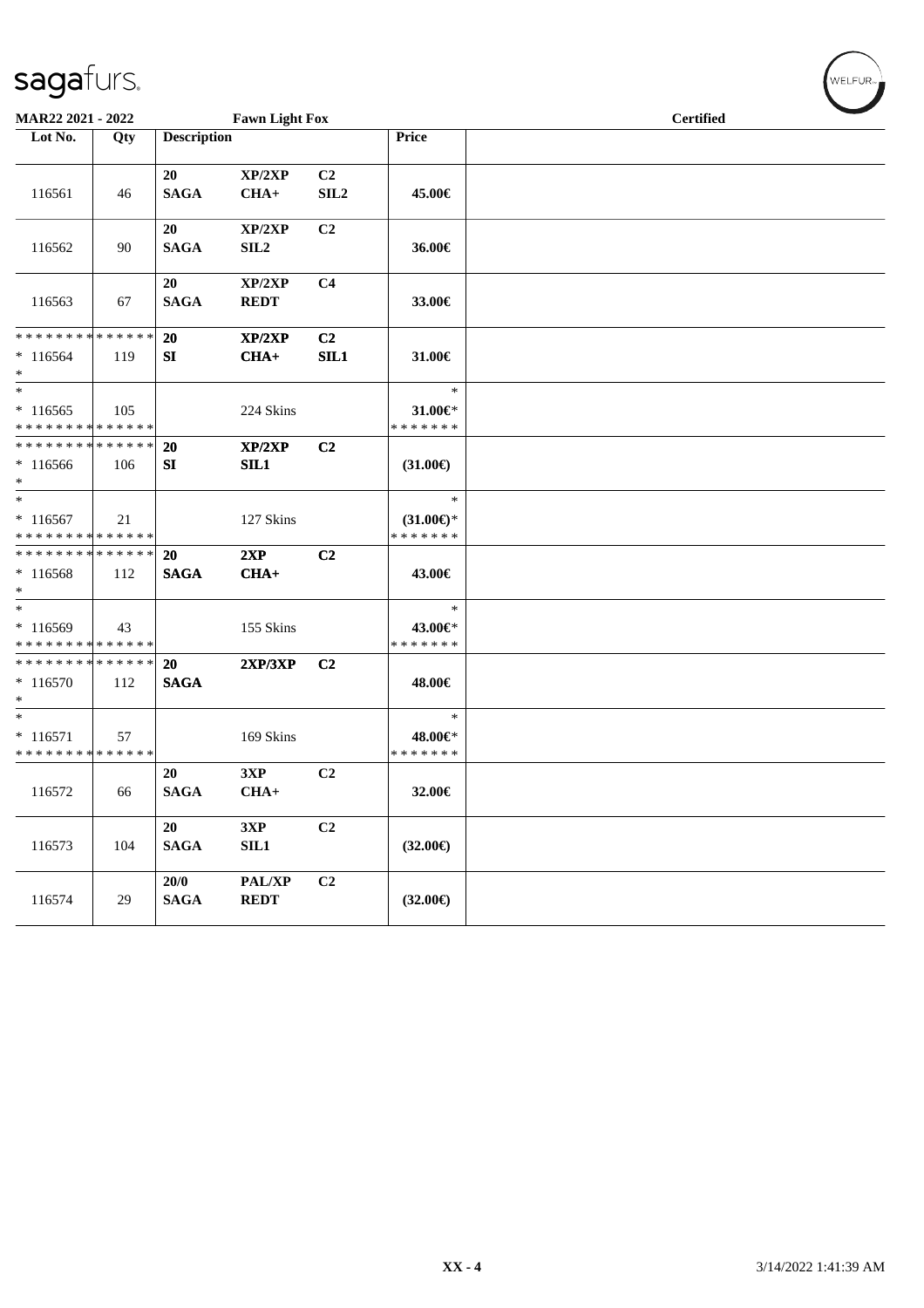| MAR22 2021 - 2022 |        |                       | <b>Fawn Light Shadow Fox</b>                          |                |                   | <b>Certified</b> |
|-------------------|--------|-----------------------|-------------------------------------------------------|----------------|-------------------|------------------|
| Lot No.           | Qty    | <b>Description</b>    |                                                       |                | Price             |                  |
| 116581            | 33     | 40<br><b>SAGA</b>     | $\mathbf{X}\mathbf{D}/\mathbf{D}\mathbf{K}$           | C <sub>2</sub> | 64.00€            |                  |
| 116582            | 41     | 40<br><b>SAGA</b>     | $\bf MED$<br>$CHA+$                                   | C <sub>2</sub> | 58.00€            |                  |
| 116583            | 29     | 40<br><b>SAGA</b>     | $\bf MED$                                             | C <sub>2</sub> | 57.00€            |                  |
| 116584            | $27\,$ | 40<br>$\mathbf{SAGA}$ | <b>PALE</b><br>$CHA+$                                 | C <sub>2</sub> | $62.00 \in$       |                  |
| 116585            | 35     | 40<br><b>SAGA</b>     | <b>PALE</b>                                           | C2             | 56.00€            |                  |
| 116586            | 86     | 40<br>SI              | PAL/XP                                                | C <sub>2</sub> | $(50.00\epsilon)$ |                  |
| 116587            | 26     | 40<br><b>SAGA</b>     | XP/2XP<br>$CHA+$                                      | C <sub>2</sub> | 59.00€            |                  |
| 116588            | 35     | 40<br>$\mathbf{SAGA}$ | $\mathbf{XP}/2\mathbf{XP}$                            | C2             | 59.00€            |                  |
| 116589            | 68     | 40/30<br><b>SAGA</b>  | $3{\bf X}{\bf P}$                                     | C2/C3          | $(48.00\epsilon)$ |                  |
| 116590            | 65     | 30<br>$\mathbf{SAGA}$ | $\bold{X}\bold{D}/\bold{D}\bold{K}$<br>$CHA+$         | C2             | $(44.00\epsilon)$ |                  |
| 116591            | 98     | 30<br>SI              | $DK/MED$                                              | C2             | $(42.00\epsilon)$ |                  |
| 116592            | 97     | 30<br><b>SAGA</b>     | <b>MED</b><br>$CHA+$                                  | C <sub>2</sub> | 48.00€            |                  |
| 116593            | 58     | 30<br>$\mathbf{SAGA}$ | $\bf MED$                                             | C2             | 48.00€            |                  |
| 116594            | 78     | 30<br>$\mathbf{SAGA}$ | <b>PALE</b><br>$CHA+$                                 | C2             | 51.00€            |                  |
| 116595            | 41     | 30<br>$\mathbf{SAGA}$ | <b>PALE</b>                                           | C <sub>2</sub> | 56.00€            |                  |
| 116596            | 117    | 30<br>${\bf SI}$      | PAL/XP                                                | C2             | $(42.00\epsilon)$ |                  |
| 116597            | 67     | 30<br><b>SAGA</b>     | XP/2XP<br>$CHA+$                                      | C2             | 51.00€            |                  |
| 116598            | 63     | 30<br><b>SAGA</b>     | XP/2XP                                                | C2             | 51.00€            |                  |
| 116599            | 46     | 30/20<br><b>SAGA</b>  | MED/PAL C2<br>SIL <sub>2</sub>                        |                | $(40.00\epsilon)$ |                  |
| 116600            | 29     | 20<br>$\mathbf{SAGA}$ | $\mathbf{X}\mathbf{D}/\mathbf{D}\mathbf{K}$<br>$CHA+$ | C2             | $(34.00\epsilon)$ |                  |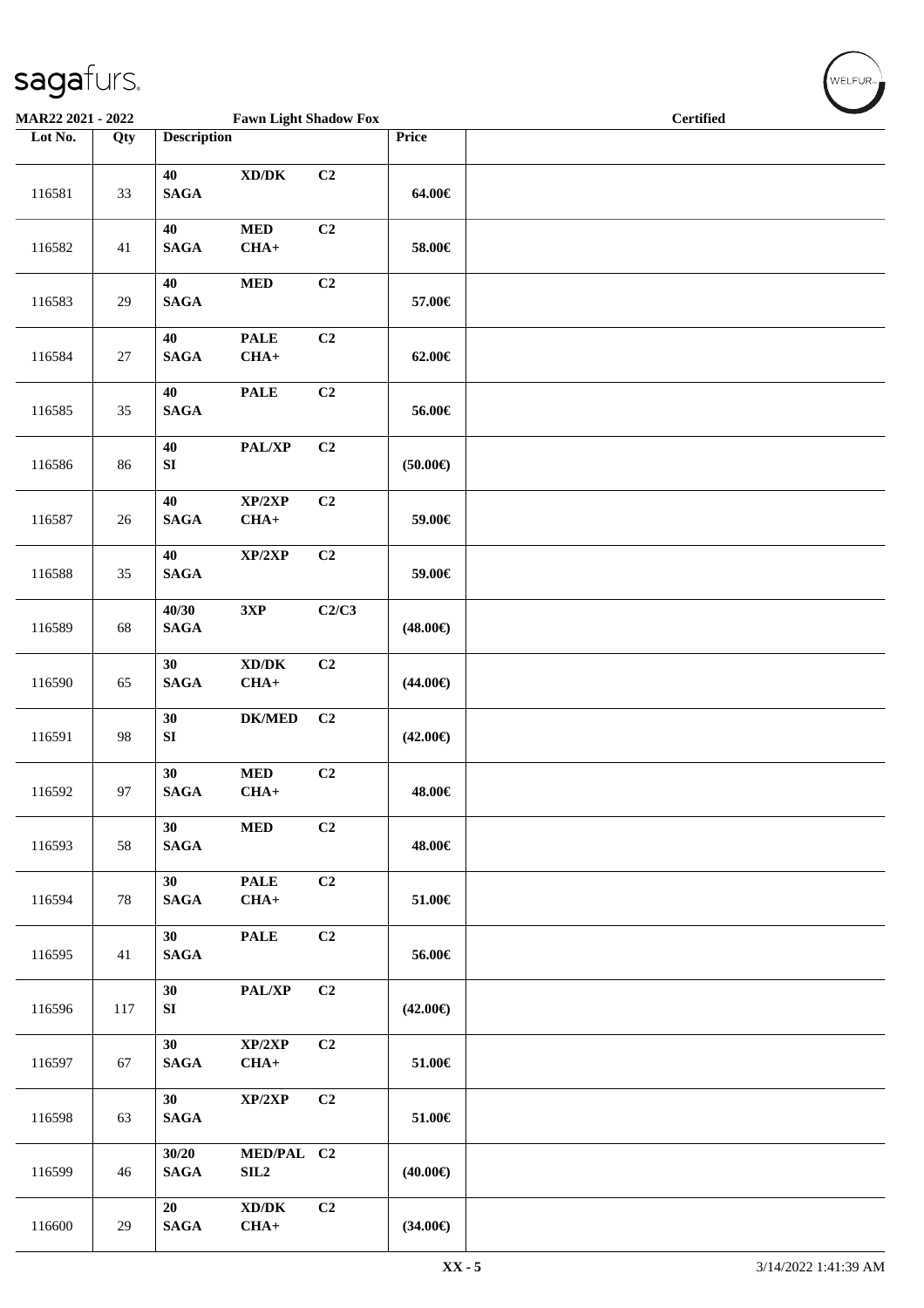| MAR22 2021 - 2022 |     |                    | <b>Fawn Light Shadow Fox</b> |    |                   | <b>Certified</b> |
|-------------------|-----|--------------------|------------------------------|----|-------------------|------------------|
| Lot No.           | Qty | <b>Description</b> |                              |    | Price             |                  |
| 116601            | 26  | 20<br><b>SAGA</b>  | <b>DK/MED</b>                | C2 | $(34.00\epsilon)$ |                  |
| 116602            | 66  | 20<br><b>SAGA</b>  | <b>MED</b><br>$CHA+$         | C2 | 34.00€            |                  |
| 116603            | 31  | 20<br><b>SAGA</b>  | <b>PALE</b><br>$CHA+$        | C2 | 40.00€            |                  |
| 116604            | 30  | 20<br><b>SAGA</b>  | <b>PALE</b>                  | C2 | 40.00€            |                  |
| 116605            | 105 | 20<br>SI           | PAL/XP                       | C2 | $(28.00\epsilon)$ |                  |
| 116606            | 43  | 20<br><b>SAGA</b>  | XP/2XP<br>$CHA+$             | C2 | 40.00€            |                  |
| 116607            | 31  | 20<br><b>SAGA</b>  | XP/2XP                       | C2 | 43.00€            |                  |
| 116608            | 28  | 20<br><b>SAGA</b>  | 3XP                          | C2 | 31.00€            |                  |

 $\left(\bigvee_{w \in \text{LFUR}_w}$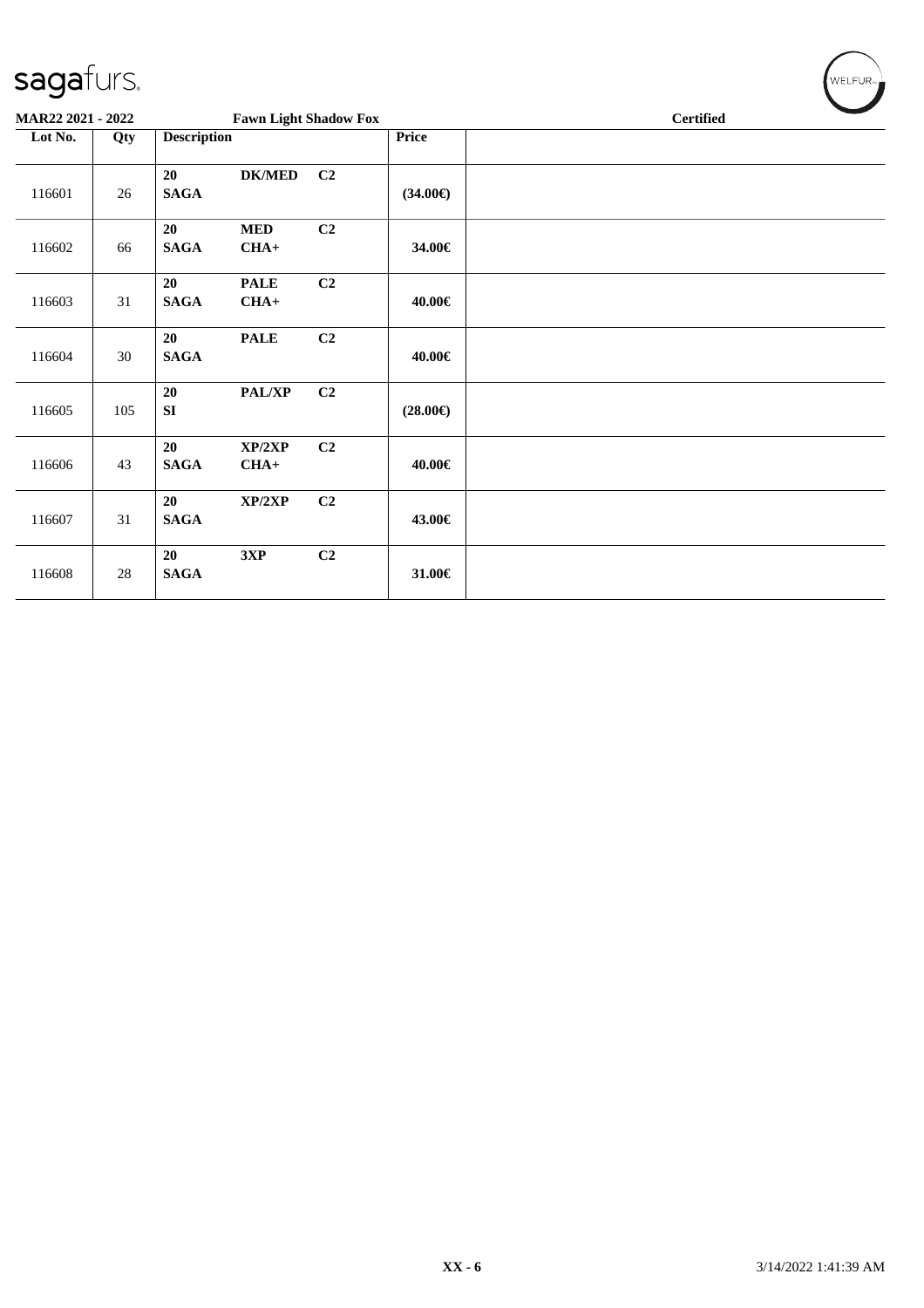| MAR22 2021 - 2022 |        |                           | <b>Palomino Frost Fox</b> |       |                   | <b>Certified</b> | $\overline{\phantom{a}}$ |
|-------------------|--------|---------------------------|---------------------------|-------|-------------------|------------------|--------------------------|
| Lot No.           | Qty    | <b>Description</b>        |                           |       | Price             |                  |                          |
| 116621            | 62     | 40<br><b>SAGA</b>         | Dark                      | C2/C3 | 64.00€            |                  |                          |
| 116622            | 63     | 40<br><b>SAGA</b>         | <b>DK/MED</b>             | C2/C3 | 64.00€            |                  |                          |
| 116623            | 91     | 40<br><b>SAGA</b>         | <b>MED</b>                | C2/C3 | 64.00€            |                  |                          |
| 116624            | 50     | 40<br><b>SAGA</b>         | <b>PALE</b>               | C2    | 64.00€            |                  |                          |
| 116625            | 49     | 40<br>$\mathbf{SAGA}$     | <b>PALE</b>               | C2    | 64.00€            |                  |                          |
| 116626            | 52     | 40<br>$\mathbf{SAGA}$     | <b>PALE</b>               | C3    | 64.00€            |                  |                          |
| 116627            | 75     | 40<br>$\mathbf{SAGA}$     | <b>PALE</b>               | C3    | 64.00€            |                  |                          |
| 116628            | 74     | 40<br><b>SAGA</b>         | $\bold{XP}$               | C2/C3 | 64.00€            |                  |                          |
| 116629            | 60     | 40<br><b>SAGA</b>         | 2XP                       | C2/C3 | $62.00 \in$       |                  |                          |
| 116630            | 61     | 40<br><b>SAGA</b>         | 2XP                       | C2/C3 | $62.00 \in$       |                  |                          |
| 116631            | 68     | 40/30<br>${\bf S}{\bf I}$ | <b>DK/MED</b>             | C2/C3 | $(52.00\epsilon)$ |                  |                          |
| 116632            | 52     | 40/30<br>${\bf S}{\bf I}$ | <b>DK/MED</b>             | C2/C3 | $(52.00\epsilon)$ |                  |                          |
| 116633            | $71\,$ | 40/30<br>${\bf S}{\bf I}$ | PAL/XP                    | C2/C3 | $(52.00\epsilon)$ |                  |                          |
| 116634            | 106    | 40/30<br>${\bf S}{\bf I}$ | PAL/XP                    | C2/C3 | $(52.00\epsilon)$ |                  |                          |
| 116635            | 45     | 30<br><b>SAGA</b>         | Dark                      | C2/C3 | $(54.00\epsilon)$ |                  |                          |
| 116636            | 55     | 30<br>$\mathbf{SAGA}$     | Dark                      | C2/C3 | $(54.00\epsilon)$ |                  |                          |
| 116637            | 46     | 30<br><b>SAGA</b>         | <b>MED</b>                | C2/C3 | 54.00€            |                  |                          |
| 116638            | 77     | 30<br>$\mathbf{SAGA}$     | <b>PALE</b>               | C2    | 54.00€            |                  |                          |
| 116639            | 112    | 30<br>$\mathbf{SAGA}$     | <b>PALE</b>               | C3    | 54.00€            |                  |                          |
| 116640            | 110    | 30<br>$\mathbf{SAGA}$     | $\mathbf{X}\mathbf{P}$    | C2/C3 | 52.00€            |                  |                          |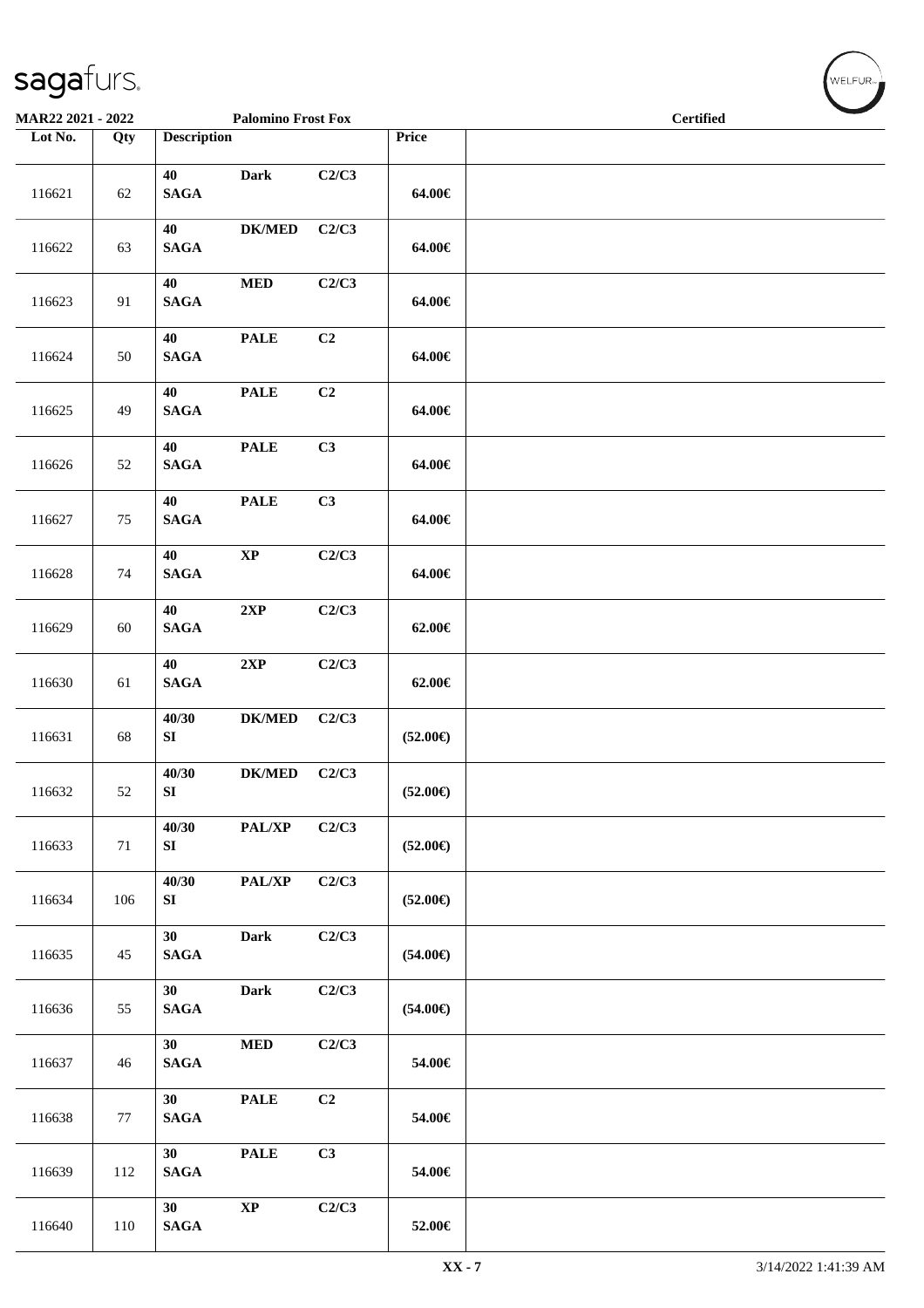| MAR22 2021 - 2022                                                      |     |                          | <b>Palomino Frost Fox</b> |                |                                    | <b>Certified</b> |  |
|------------------------------------------------------------------------|-----|--------------------------|---------------------------|----------------|------------------------------------|------------------|--|
| Lot No.                                                                | Qty | <b>Description</b>       |                           |                | Price                              |                  |  |
| 116641                                                                 | 53  | 30<br><b>SAGA</b>        | 2XP                       | C2/C3          | 52.00€                             |                  |  |
| * * * * * * * * * * * * * *<br>$*116642$<br>$\ast$                     | 105 | 30<br><b>SAGA</b>        | 2XP                       | C2/C3          | 52.00€                             |                  |  |
| $\ast$<br>$*116643$<br>* * * * * * * * * * * * * *                     | 55  |                          | 160 Skins                 |                | $\ast$<br>52.00€*<br>* * * * * * * |                  |  |
| 116644                                                                 | 101 | 20<br><b>SAGA</b>        | <b>DK/MED</b>             | C2/C3          | $(46.00\epsilon)$                  |                  |  |
| 116645                                                                 | 114 | 20<br><b>SAGA</b>        | <b>DK/MED</b>             | C2/C3          | $(46.00\epsilon)$                  |                  |  |
| 116646                                                                 | 63  | 20<br><b>SAGA</b>        | <b>PALE</b>               | C <sub>2</sub> | 47.00€                             |                  |  |
| 116647                                                                 | 86  | 20<br><b>SAGA</b>        | <b>PALE</b>               | C3             | 46.00€                             |                  |  |
| 116648                                                                 | 133 | 20<br><b>SAGA</b>        | <b>PALE</b>               | C3             | 46.00€                             |                  |  |
| ******** <mark>******</mark><br>$*116649$<br>$\ast$                    | 112 | <b>20</b><br><b>SAGA</b> | $\mathbf{X}\mathbf{P}$    | C3             | 46.00€                             |                  |  |
| $\overline{\phantom{a}^*}$<br>$*116650$<br>* * * * * * * * * * * * * * | 84  |                          | 196 Skins                 |                | $\ast$<br>46.00€*<br>* * * * * * * |                  |  |
| 116651                                                                 | 122 | 20<br><b>SAGA</b>        | XP/2XP                    | C2/C3          | 46.00€                             |                  |  |
| 116652                                                                 | 89  | 20<br><b>SAGA</b>        | 2XP                       | C2/C3          | $(44.00\epsilon)$                  |                  |  |
| 116653                                                                 | 35  | 20/0<br>${\bf S}{\bf I}$ | $DK/MED$                  | C2/C3          | $(32.00\epsilon)$                  |                  |  |
| 116654                                                                 | 52  | 20/0<br>${\bf S}{\bf I}$ | PAL/XP                    | C2/C3          | $(32.00\epsilon)$                  |                  |  |
| 116655                                                                 | 42  | $\bf{0}$<br><b>SAGA</b>  | <b>DK/MED</b>             | C2/C3          | 35.00€                             |                  |  |
| 116656                                                                 | 37  | $\bf{0}$<br><b>SAGA</b>  | <b>DK/MED</b>             | C2/C3          | 35.00€                             |                  |  |
| 116657                                                                 | 58  | $\bf{0}$<br><b>SAGA</b>  | PAL/XP                    | C2/C3          | 37.00€                             |                  |  |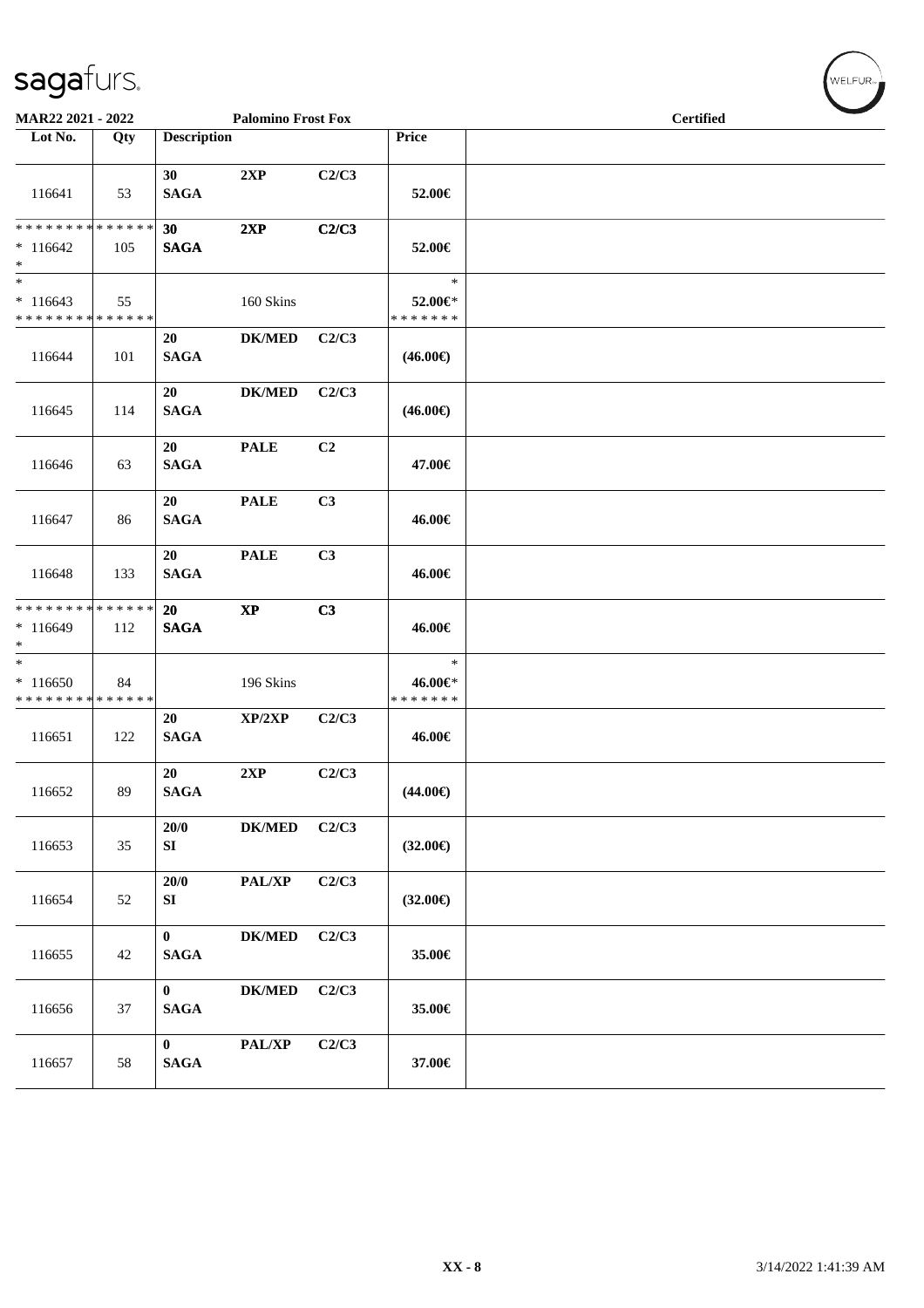| MAR22 2021 - 2022                                   |     |                      | <b>Sapphire Frost Fox</b> |                |                                                | <b>Certified</b> |  |
|-----------------------------------------------------|-----|----------------------|---------------------------|----------------|------------------------------------------------|------------------|--|
| Lot No.                                             | Qty | <b>Description</b>   |                           |                | Price                                          |                  |  |
| 116661                                              | 54  | 40/30<br><b>SAGA</b> | <b>DK/MED</b>             | C <sub>2</sub> | $(48.00\epsilon)$                              |                  |  |
| 116662                                              | 105 | 40/30<br><b>SAGA</b> | <b>DK/MED</b>             | C2/C3          | $(48.00\epsilon)$                              |                  |  |
| ******** <mark>******</mark><br>$*116663$<br>$\ast$ | 98  | 40/30<br><b>SAGA</b> | <b>PALE</b>               | C1/C2          | $(48.00\epsilon)$                              |                  |  |
| $\ast$<br>$*116664$<br>* * * * * * * * * * * * * *  | 42  |                      | 140 Skins                 |                | $\ast$<br>$(48.00\epsilon)$ *<br>* * * * * * * |                  |  |
| 116665                                              | 76  | 40/30<br><b>SAGA</b> | <b>PALE</b>               | C <sub>2</sub> | $(48.00\epsilon)$                              |                  |  |
| 116666                                              | 97  | 40/30<br><b>SAGA</b> | <b>PALE</b>               | C3/C4          | $(46.00\epsilon)$                              |                  |  |
| 116667                                              | 63  | 40/30<br><b>SAGA</b> | $\bold{XP}$               | C2             | $(46.00\epsilon)$                              |                  |  |
| 116668                                              | 74  | 40/30<br><b>SAGA</b> | $\bold{XP}$               | C3/C4          | $(46.00\epsilon)$                              |                  |  |
| 116669                                              | 69  | 40/30<br>SI          | <b>ALL</b>                | C <sub>2</sub> | $(42.00\epsilon)$                              |                  |  |
| 116670                                              | 94  | 40/30<br>SI          | <b>ALL</b>                | C2/C3          | $(42.00\epsilon)$                              |                  |  |
| 116671                                              | 105 | 30<br><b>SAGA</b>    | $\bf MED$                 | C1/C2          | $(44.00\epsilon)$                              |                  |  |
| 116672                                              | 80  | 30<br><b>SAGA</b>    | $\bf MED$                 | C3             | $(44.00\epsilon)$                              |                  |  |
| 116673                                              | 57  | 30<br><b>SAGA</b>    | <b>PALE</b>               | C1/C2          | $(44.00\epsilon)$                              |                  |  |
| * * * * * * * * * * * * * *<br>$*116674$<br>$\ast$  | 105 | 30<br><b>SAGA</b>    | <b>PALE</b>               | C3             | 43.00€                                         |                  |  |
| $\ast$<br>$*116675$<br>* * * * * * * * * * * * * *  | 39  |                      | 144 Skins                 |                | $\ast$<br>$(43.00€)$ *<br>* * * * * * *        |                  |  |
| 116676                                              | 99  | 30<br><b>SAGA</b>    | <b>XP</b>                 | C3             | $(43.00\epsilon)$                              |                  |  |
| 116677                                              | 60  | 30<br><b>SAGA</b>    | 2XP                       | C2/C3          | $(42.00\epsilon)$                              |                  |  |
| 116678                                              | 80  | 30/20<br>SI          | MED/PAL C2/C3             |                | $(36.00\epsilon)$                              |                  |  |
| 116679                                              | 43  | 30/20<br><b>SAGA</b> | 2XP                       | C2             | 40.00€                                         |                  |  |
| 116680                                              | 43  | 30/20<br><b>SAGA</b> | 2XP                       | C2/C3          | $(40.00\epsilon)$                              |                  |  |

 $(w$ ELFUR-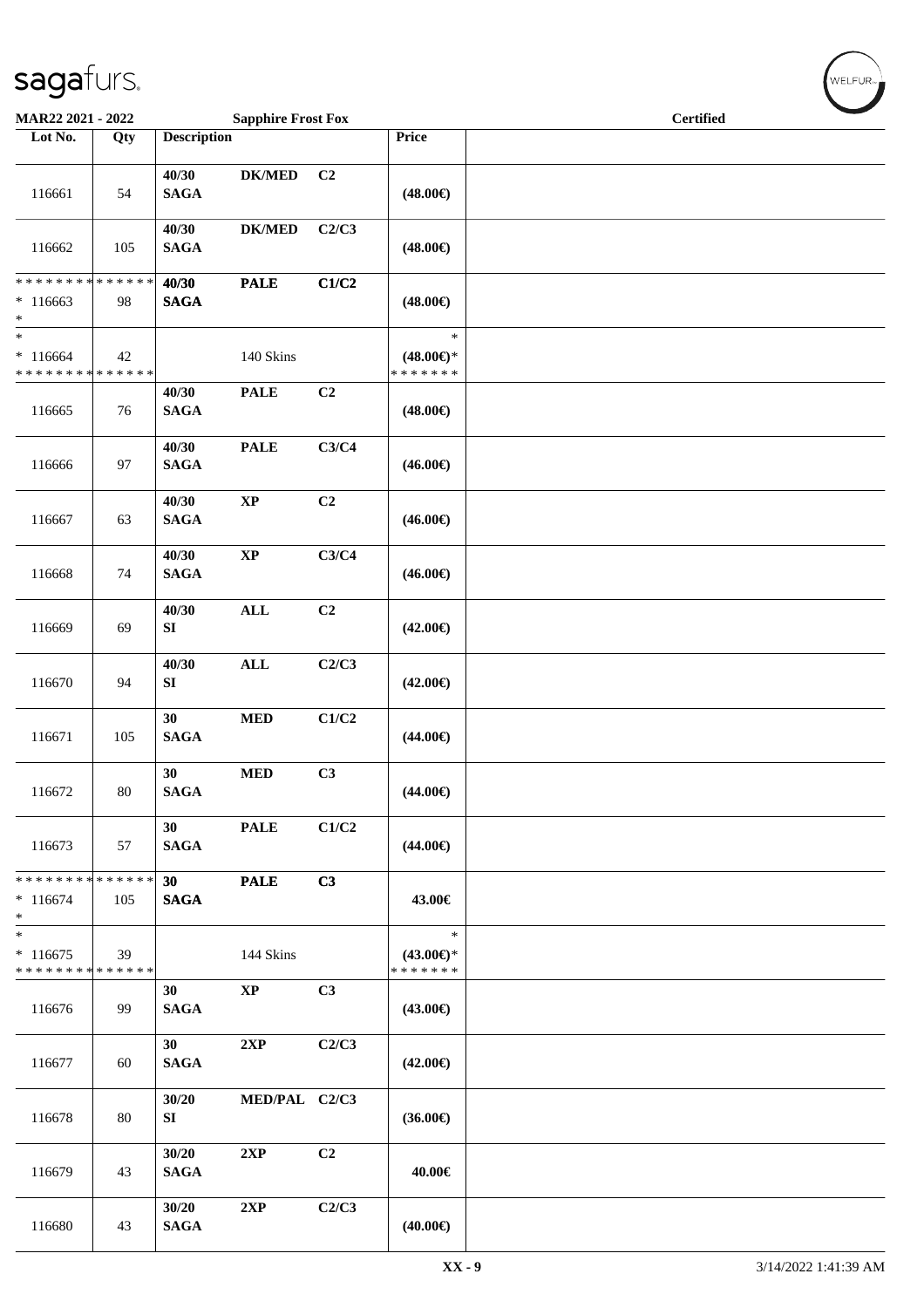|                                                                   | <b>Sapphire Frost Fox</b><br><b>MAR22 2021 - 2022</b> |                             |                | <b>Certified</b> | $\overline{\phantom{a}}$                       |  |  |
|-------------------------------------------------------------------|-------------------------------------------------------|-----------------------------|----------------|------------------|------------------------------------------------|--|--|
| Lot No.                                                           | Qty                                                   | <b>Description</b>          |                |                  | Price                                          |  |  |
| 116681                                                            | 53                                                    | 20<br><b>SAGA</b>           | <b>DK/MED</b>  | C2/C3            | 38.00€                                         |  |  |
| 116682                                                            | 106                                                   | 20<br><b>SAGA</b>           | <b>DK/MED</b>  | C2/C3            | $(38.00\epsilon)$                              |  |  |
| 116683                                                            | 55                                                    | 20<br><b>SAGA</b>           | <b>DK/MED</b>  | C2/C3            | $(38.00\epsilon)$                              |  |  |
| 116684                                                            | 72                                                    | 20<br><b>SAGA</b>           | <b>PALE</b>    | C1/C2            | $(38.00\epsilon)$                              |  |  |
| * * * * * * * * * * * * * * *<br>$*116685$<br>$\ast$              | 112                                                   | 20<br><b>SAGA</b>           | <b>PALE</b>    | C1/C2            | 38.00€                                         |  |  |
| $\ast$<br>$*116686$<br>* * * * * * * * * * * * * *                | 57                                                    |                             | 169 Skins      |                  | $\ast$<br>$(38.00\epsilon)$ *<br>* * * * * * * |  |  |
| 116687                                                            | 87                                                    | 20<br><b>SAGA</b>           | <b>PALE</b>    | C3               | $(37.00\epsilon)$                              |  |  |
| 116688                                                            | 62                                                    | 20<br><b>SAGA</b>           | <b>PALE</b>    | C3/C4            | $(37.00\epsilon)$                              |  |  |
| 116689                                                            | 76                                                    | 20<br><b>SAGA</b>           | $\mathbf{XP}$  | C2/C3            | $(38.00\epsilon)$                              |  |  |
| * * * * * * * * <mark>* * * * * * *</mark><br>$*116690$<br>$\ast$ | 98                                                    | 20<br><b>SAGA</b>           | XP/2XP         | C1/C2            | $(38.00\epsilon)$                              |  |  |
| $* 116691$<br>* * * * * * * * <mark>* * * * * * *</mark>          | 23                                                    |                             | 121 Skins      |                  | $\ast$<br>$(38.00\epsilon)$ *<br>* * * * * * * |  |  |
| 116692                                                            | 71                                                    | 20<br><b>SAGA</b>           | XP/2XP         | C3               | $(38.00\epsilon)$                              |  |  |
| 116693                                                            | 41                                                    | 20/0<br><b>SAGA</b>         | $DK/MED$       | C <sub>2</sub>   | $(33.00\epsilon)$                              |  |  |
| 116694                                                            | 46                                                    | 20/0<br><b>SAGA</b>         | <b>PALE</b>    | C2               | $(33.00\epsilon)$                              |  |  |
| 116695                                                            | 50                                                    | 20/0<br><b>SAGA</b>         | $\bold{XP}$    | C <sub>2</sub>   | $(33.00\epsilon)$                              |  |  |
| 116696                                                            | 35                                                    | 20/0<br>SI                  | $\mathbf{ALL}$ | C2               | $(29.00\epsilon)$                              |  |  |
| 116697                                                            | 84                                                    | $\bf{0}$<br><b>SAGA</b>     | MED/PAL C2/C3  |                  | $(28.00\epsilon)$                              |  |  |
| 116698                                                            | 38                                                    | $\bf{0}$<br>$\mathbf{SAGA}$ | $\mathbf{ALL}$ | C2/C3            | $(28.00\epsilon)$                              |  |  |

WELFUR<sub><sup>N</sub></sub></sub></sup>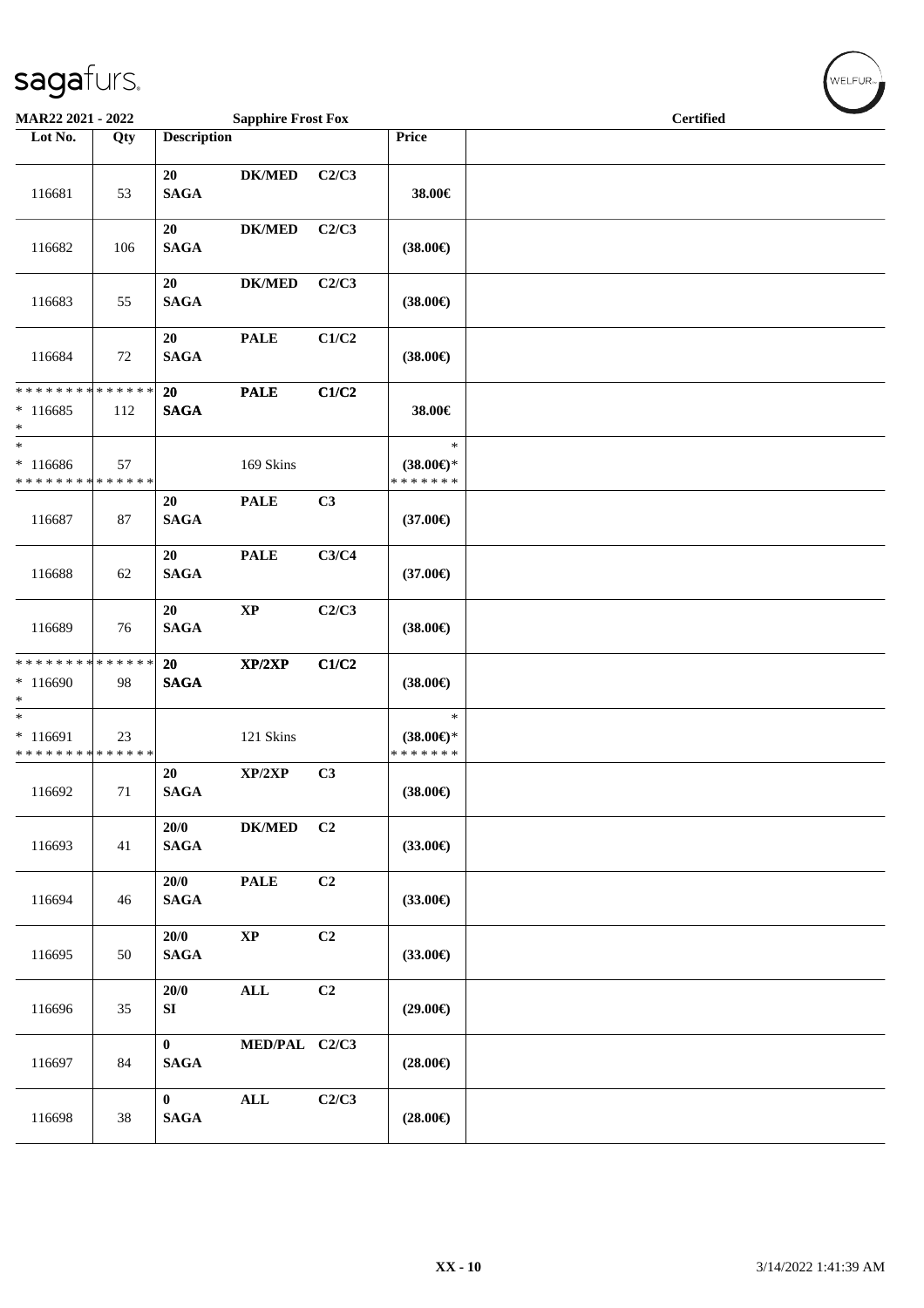| MAR22 2021 - 2022<br><b>Amber Frost Fox</b>         |     |                             |                            | <b>Certified</b> |                                    |  |  |  |
|-----------------------------------------------------|-----|-----------------------------|----------------------------|------------------|------------------------------------|--|--|--|
| Lot No.                                             | Qty | <b>Description</b>          |                            |                  | Price                              |  |  |  |
| 116701                                              | 73  | 40<br><b>SAGA</b>           | <b>Dark</b>                | C2/C3            | $(56.00\epsilon)$                  |  |  |  |
| 116702                                              | 78  | 40<br><b>SAGA</b>           | $\bf MED$                  | C <sub>2</sub>   | 56.00€                             |  |  |  |
| ******** <mark>******</mark><br>$*116703$<br>$*$    | 105 | 40<br><b>SAGA</b>           | $\bf MED$                  | C3               | 56.00€                             |  |  |  |
| $\ast$<br>$* 116704$<br>* * * * * * * * * * * * * * | 22  |                             | 127 Skins                  |                  | $\ast$<br>56.00€*<br>* * * * * * * |  |  |  |
| 116705                                              | 90  | 40<br><b>SAGA</b>           | <b>PALE</b>                | C <sub>2</sub>   | 54.00€                             |  |  |  |
| 116706                                              | 83  | 40<br>$\mathbf{SAGA}$       | <b>PALE</b>                | C3               | 54.00€                             |  |  |  |
| 116707                                              | 36  | 40<br><b>SAGA</b>           | $\bold{XP}$                | C2/C3            | 54.00€                             |  |  |  |
| 116708                                              | 38  | 40/30<br>SI                 | <b>ALL</b>                 | C2/C3            | $(49.00\epsilon)$                  |  |  |  |
| 116709                                              | 45  | 30<br><b>SAGA</b>           | <b>Dark</b>                | C2/C3            | 48.00€                             |  |  |  |
| 116710                                              | 77  | 30<br><b>SAGA</b>           | $\bf MED$                  | C2               | 48.00€                             |  |  |  |
| 116711                                              | 64  | 30<br><b>SAGA</b>           | $\bf MED$                  | C3               | 48.00€                             |  |  |  |
| 116712                                              | 53  | 30<br><b>SAGA</b>           | PAL/XP                     | C2               | $(46.00\epsilon)$                  |  |  |  |
| 116713                                              | 62  | 30<br><b>SAGA</b>           | $\mathbf{PAL}/\mathbf{XP}$ | C3               | $(46.00\epsilon)$                  |  |  |  |
| 116714                                              | 114 | 20<br><b>SAGA</b>           | $\mathbf{DK}/\mathbf{MED}$ | C2/C3            | $(38.00\epsilon)$                  |  |  |  |
| 116715                                              | 110 | 20<br><b>SAGA</b>           | $\mathbf{PAL}/\mathbf{XP}$ | C2/C3            | $(36.00\epsilon)$                  |  |  |  |
| 116716                                              | 34  | 20/0<br>SI                  | $\mathbf{ALL}$             | C2/C3            | $(28.00\epsilon)$                  |  |  |  |
| 116717                                              | 34  | $\bf{0}$<br>$\mathbf{SAGA}$ | MED/PAL C2/C3              |                  | $(28.00\in)$                       |  |  |  |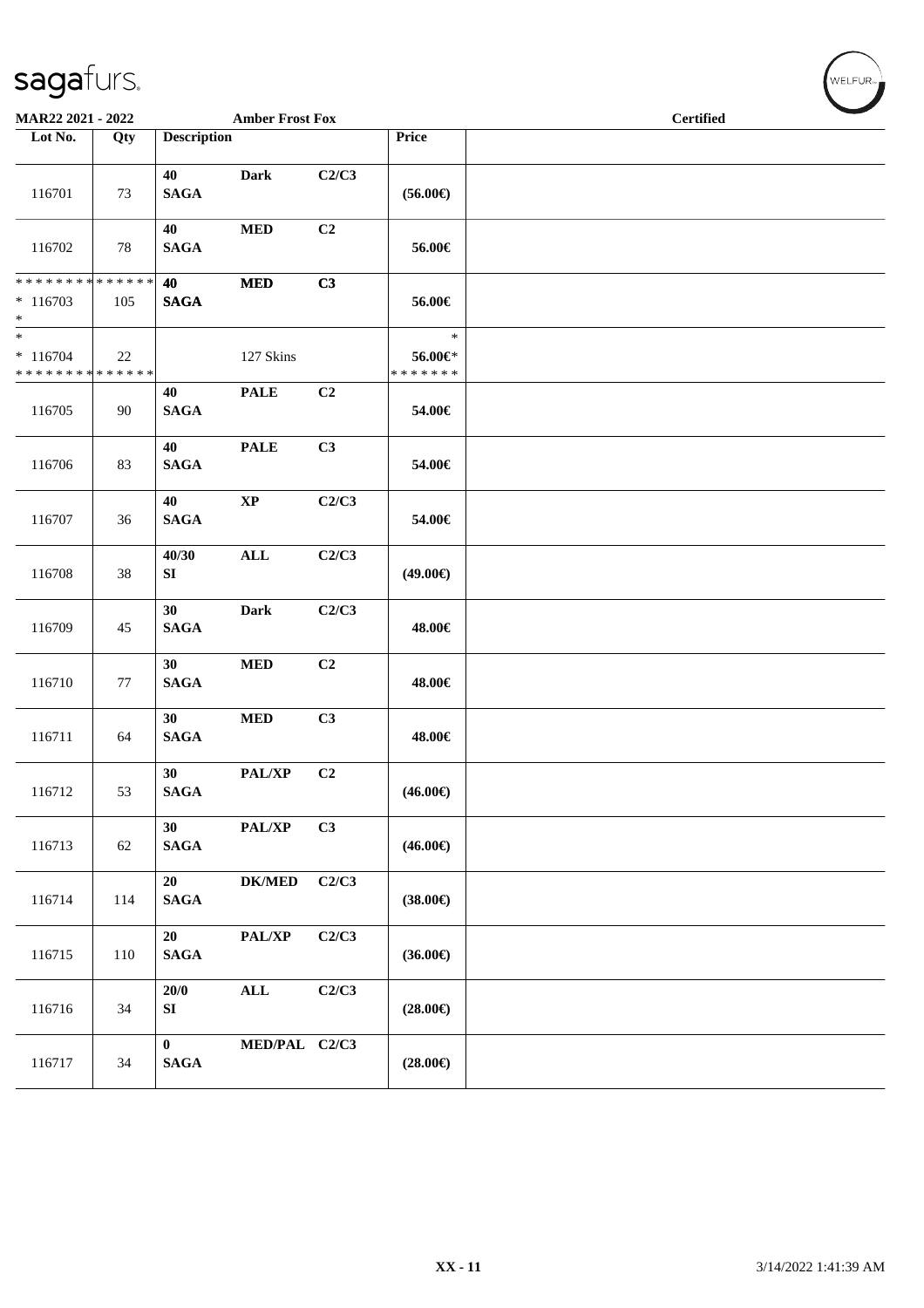| MAR22 2021 - 2022<br><b>Arctic Golden Island Fox</b> |     |                          |                        |       | <b>Certified</b>  |  |  |
|------------------------------------------------------|-----|--------------------------|------------------------|-------|-------------------|--|--|
| Lot No.                                              | Qty | <b>Description</b>       |                        |       | Price             |  |  |
| 116721                                               | 56  | 40/30<br><b>SAGA</b>     | MED/PAL C1/C2          |       | (60.00)           |  |  |
| 116722                                               | 64  | 40/30<br>$\mathbf{SAGA}$ | MED/PAL C3             |       | $(58.00\epsilon)$ |  |  |
| 116723                                               | 44  | 40/30<br>$\mathbf{SAGA}$ | $\bold{XP}$            | C1    | $(62.00\epsilon)$ |  |  |
| 116724                                               | 70  | 40/30<br><b>SAGA</b>     | $\bold{XP}$            | C2    | $(62.00\epsilon)$ |  |  |
| 116725                                               | 30  | 40/30<br>$\mathbf{SAGA}$ | $\bold{XP}$            | C2/C3 | $(62.00\epsilon)$ |  |  |
| 116726                                               | 45  | 40/30<br><b>SAGA</b>     | XP/2XP                 | C3    | $(62.00\epsilon)$ |  |  |
| 116727                                               | 39  | 40/30<br>$\mathbf{SAGA}$ | $2{\bf XP}$            | C1    | $(62.00\epsilon)$ |  |  |
| 116728                                               | 39  | 40/30<br>$\mathbf{SAGA}$ | $2{\bf XP}$            | C1    | $(62.00\epsilon)$ |  |  |
| 116729                                               | 50  | 40/30<br>$\mathbf{SAGA}$ | 2XP                    | C2    | $(62.00\epsilon)$ |  |  |
| 116730                                               | 52  | 40/30<br><b>SAGA</b>     | 2XP                    | C2    | (0.00)            |  |  |
| 116731                                               | 44  | 40/30<br>$\mathbf{SAGA}$ | $2{\bf XP}$            | C3    | (0.00)            |  |  |
| 116732                                               | 14  | 30/20<br><b>SAGA</b>     | $\mathbf{X}\mathbf{D}$ | C2/C3 | 48.00€            |  |  |
| 116733                                               | 27  | 30/20<br><b>SAGA</b>     | Dark                   | C1/C2 | 49.00€            |  |  |
| 116734                                               | 19  | 30/20<br>$\mathbf{SAGA}$ | Dark                   | C3    | 49.00€            |  |  |
| 116735                                               | 46  | 20<br>$\mathbf{SAGA}$    | $\bold{XP}$            | C1/C2 | $(48.00\epsilon)$ |  |  |
| 116736                                               | 40  | 20<br><b>SAGA</b>        | $\bold{XP}$            | C3    | $(48.00\epsilon)$ |  |  |
| 116737                                               | 38  | 20<br><b>SAGA</b>        | 2XP                    | C2    | $(48.00\epsilon)$ |  |  |
| 116738                                               | 41  | 20<br><b>SAGA</b>        | 2XP                    | C3    | $(48.00\epsilon)$ |  |  |
| 116739                                               | 40  | 20/0<br><b>SAGA</b>      | MED/PAL C1/C2          |       | $(43.00\epsilon)$ |  |  |
| 116740                                               | 39  | 20/0<br>$\mathbf{SAGA}$  | MED/PAL C3             |       | $(43.00\epsilon)$ |  |  |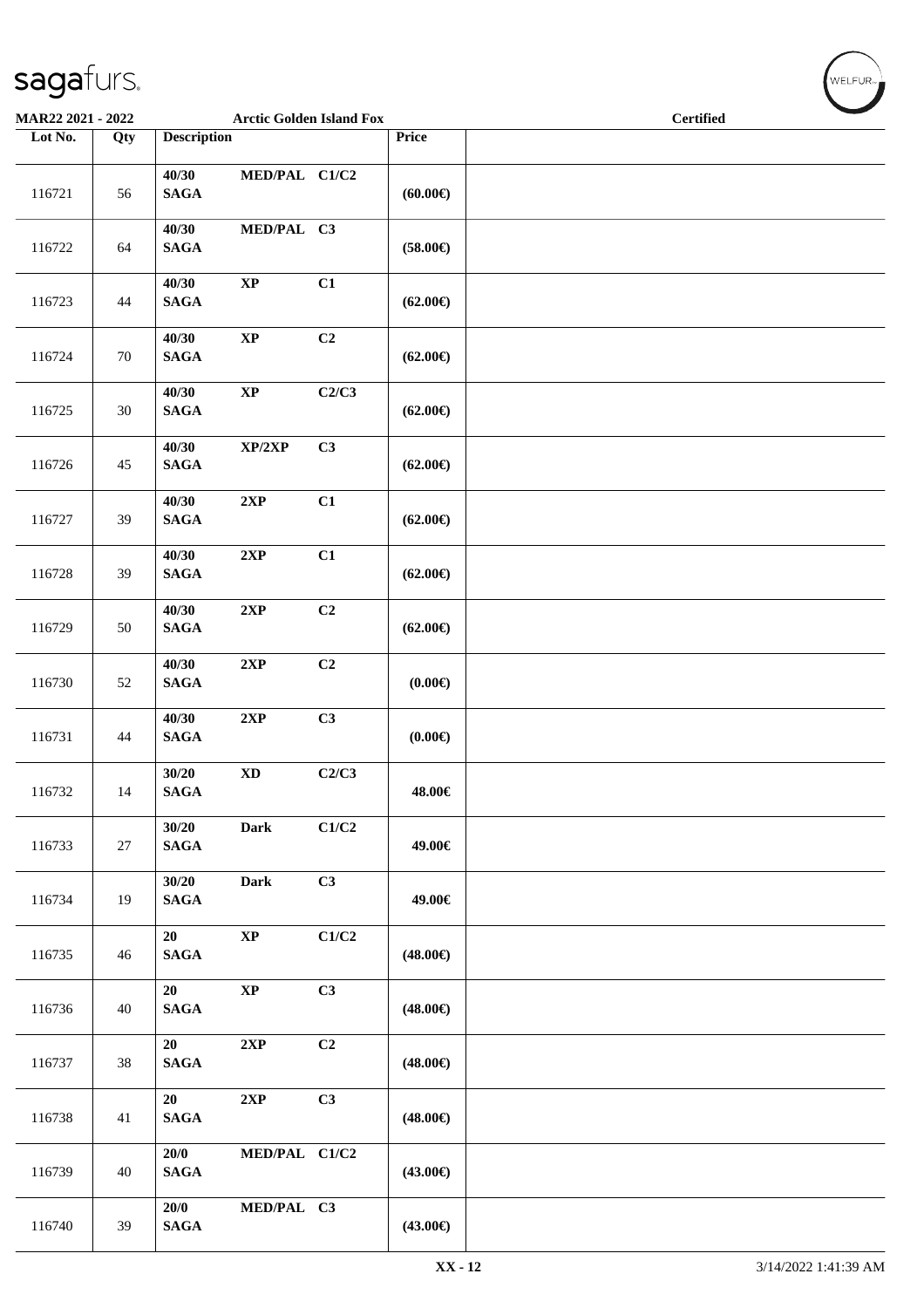| <b>MAR22 2021 - 2022</b><br><b>Arctic Golden Island Fox</b> |     |                     |               |                |                   | <b>Certified</b> |  |  |  |  |  |
|-------------------------------------------------------------|-----|---------------------|---------------|----------------|-------------------|------------------|--|--|--|--|--|
| Lot No.                                                     | Qty | <b>Description</b>  |               |                | Price             |                  |  |  |  |  |  |
| 116741                                                      | 29  | 20/0<br><b>SI</b>   | MED/PAL C2/C3 |                | $(38.00\epsilon)$ |                  |  |  |  |  |  |
| 116742                                                      | 30  | 20/0<br><b>SAGA</b> | <b>XP</b>     | C1             | $(43.00\epsilon)$ |                  |  |  |  |  |  |
| 116743                                                      | 41  | 20/0<br><b>SAGA</b> | 2XP           | C1             | $(43.00\epsilon)$ |                  |  |  |  |  |  |
| 116744                                                      | 39  | 20/0<br><b>SAGA</b> | 2XP           | C <sub>2</sub> | $(43.00\epsilon)$ |                  |  |  |  |  |  |
| 116745                                                      | 35  | 20/0<br><b>SAGA</b> | 2XP           | C3             | $(43.00\epsilon)$ |                  |  |  |  |  |  |

 $\left(\mathsf{WELFUR}_{\approx}\right)$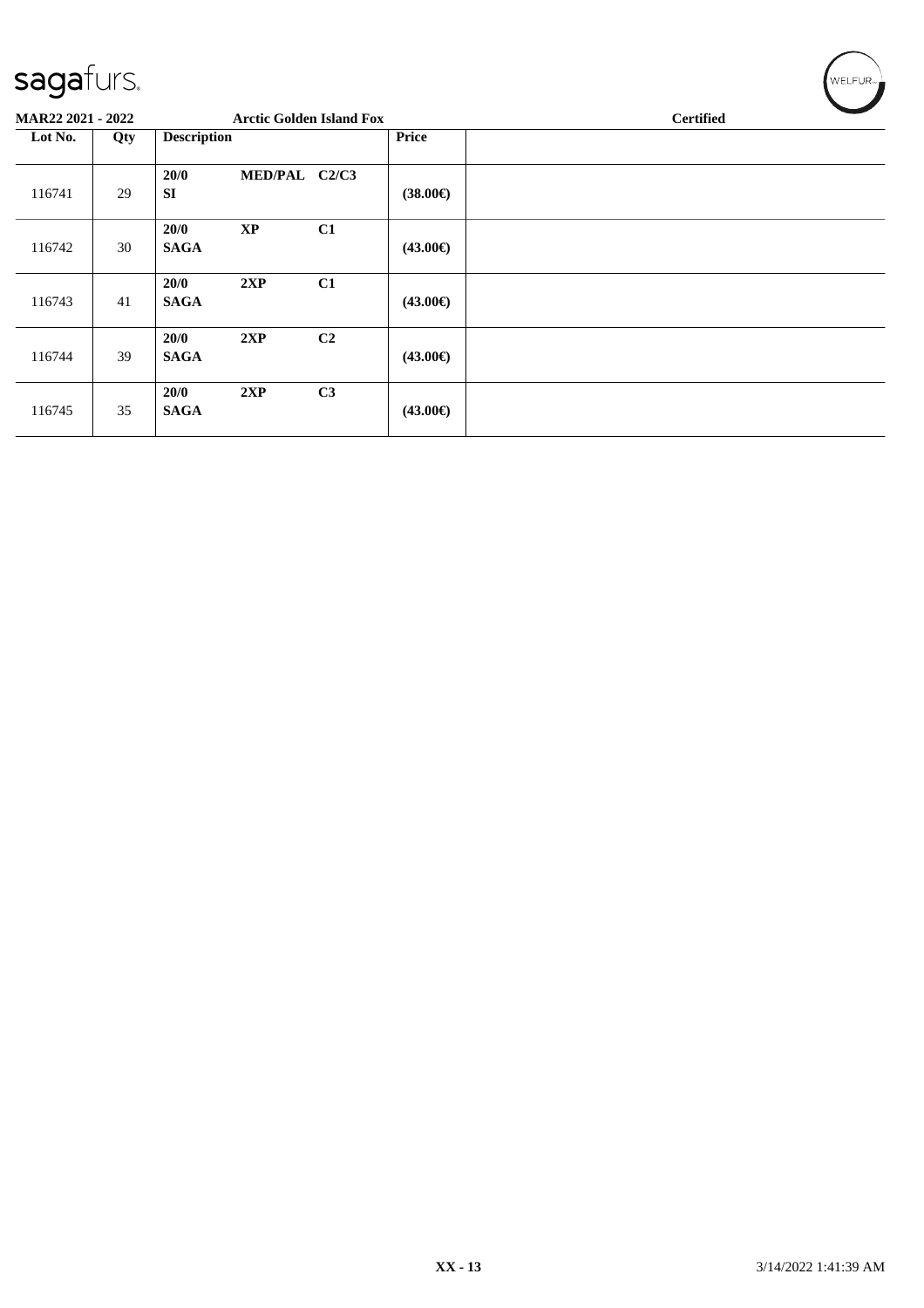| MAR22 2021 - 2022 |        |                                                    | <b>Apricot Frost Fox</b> |                   | $\sim$<br><b>Certified</b> |
|-------------------|--------|----------------------------------------------------|--------------------------|-------------------|----------------------------|
| Lot No.           | Qty    | <b>Description</b>                                 |                          | Price             |                            |
| 116761            | 44     | 40/30<br><b>DK/MED</b><br><b>SAGA</b>              | C1/C2                    | $(48.00\epsilon)$ |                            |
| 116762            | 50     | 40/30<br>$\mathbf{DK}/\mathbf{MED}$<br><b>SAGA</b> | C2                       | $(48.00\epsilon)$ |                            |
| 116763            | 102    | 40/30<br><b>PALE</b><br><b>SAGA</b>                | C1/C2                    | $(48.00\epsilon)$ |                            |
| 116764            | 52     | 40/30<br><b>PALE</b><br>$\mathbf{SAGA}$            | C <sub>2</sub>           | $(48.00\epsilon)$ |                            |
| 116765            | 86     | 40/30<br>XP/2XP<br><b>SAGA</b>                     | C1/C2                    | $(48.00\epsilon)$ |                            |
| 116766            | 58     | 40/30<br>XP/2XP<br><b>SAGA</b>                     | C2                       | $(48.00\epsilon)$ |                            |
| 116767            | 41     | 40/30<br>$\mathbf{ALL}$<br>SI                      | C1/C2                    | $(42.00\epsilon)$ |                            |
| 116768            | 34     | $\mathbf{ALL}$<br>40/30<br>SI                      | C <sub>2</sub>           | $(42.00\epsilon)$ |                            |
| 116769            | 65     | 20/0<br><b>SAGA</b>                                | MED/PAL C1/C2            | $(34.00\epsilon)$ |                            |
| 116770            | 72     | $20/0$<br>$\mathbf{SAGA}$                          | MED/PAL C2               | $(34.00\epsilon)$ |                            |
| 116771            | 60     | $20/0$<br>XP/2XP<br><b>SAGA</b>                    | C1/C2                    | 34.00€            |                            |
| 116772            | 63     | 20/0<br>XP/2XP<br><b>SAGA</b>                      | C2                       | 34.00€            |                            |
| 116773            | 59     | $\mathbf{ALL}$<br>20/0<br>SI                       | C1/C2                    | $(28.00\epsilon)$ |                            |
| 116774            | $28\,$ | 20/0<br>$\mathbf{ALL}$<br>SI                       | C2                       | $(28.00\epsilon)$ |                            |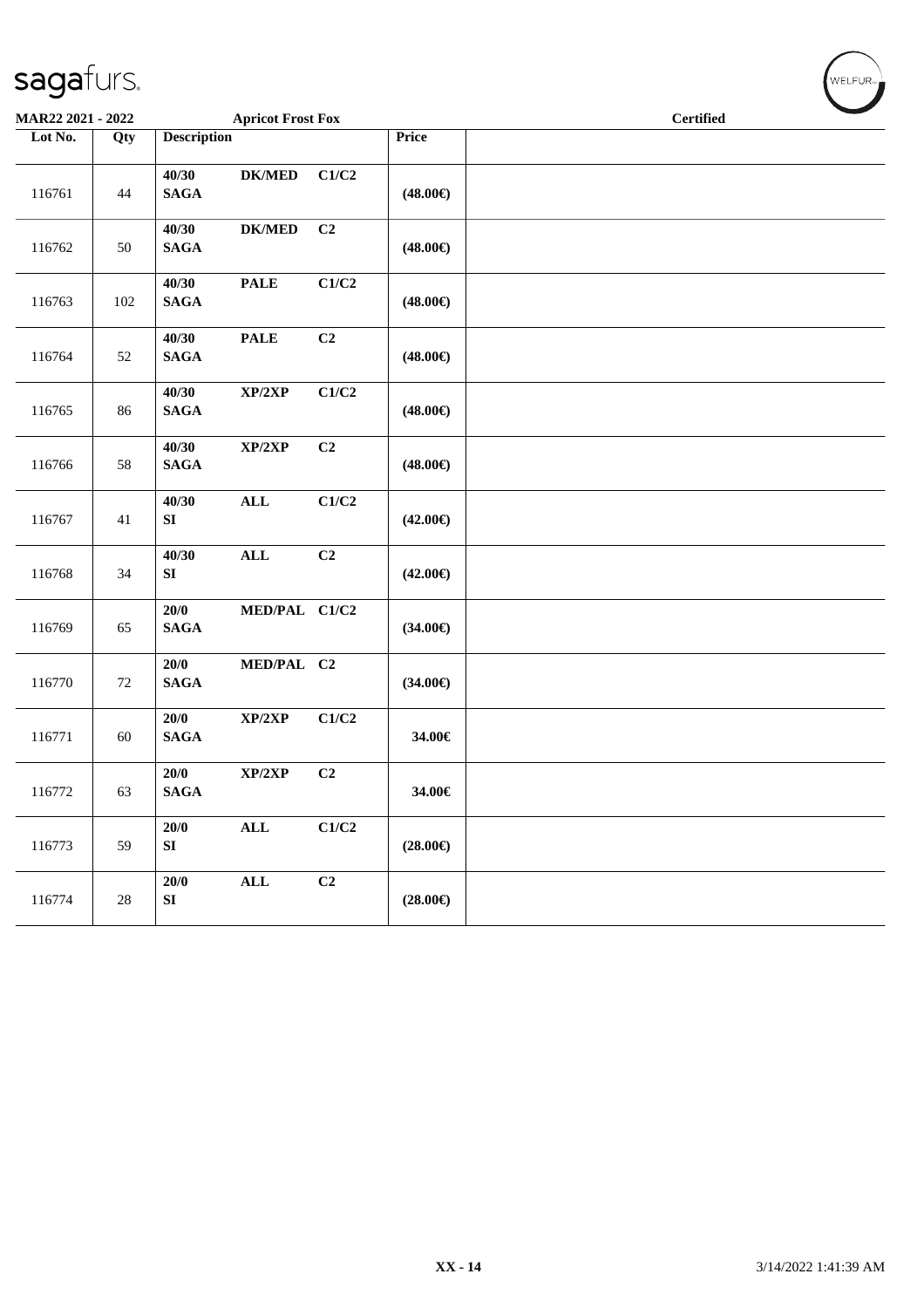| MAR22 2021 - 2022                                   |     |                                       | <b>Burgundy Frost Fox</b> |                                                | <b>Certified</b> |  |  |
|-----------------------------------------------------|-----|---------------------------------------|---------------------------|------------------------------------------------|------------------|--|--|
| Lot No.                                             | Qty | <b>Description</b>                    |                           | <b>Price</b>                                   |                  |  |  |
| 116781                                              | 66  | 40/30<br><b>DK/MED</b><br><b>SAGA</b> | C2/C3                     | $(50.00\epsilon)$                              |                  |  |  |
| 116782                                              | 49  | 40/30<br><b>DK/MED</b><br><b>SAGA</b> | C2/C3                     | 50.00€                                         |                  |  |  |
| 116783                                              | 60  | <b>PAL/XP</b><br>40/30<br><b>SAGA</b> | C2/C3                     | $(50.00\epsilon)$                              |                  |  |  |
| 116784                                              | 34  | <b>PAL/XP</b><br>40/30<br><b>SAGA</b> | C2/C3                     | 50.00€                                         |                  |  |  |
| 116785                                              | 83  | 20/0<br><b>DK/MED</b><br><b>SAGA</b>  | C2/C3                     | $(33.00\epsilon)$                              |                  |  |  |
| * * * * * * * * * * * * * *<br>$*116786$<br>$\ast$  | 101 | <b>PAL/XP</b><br>20/0<br><b>SAGA</b>  | C2/C3                     | $(33.00\epsilon)$                              |                  |  |  |
| $\ast$<br>$* 116787$<br>* * * * * * * * * * * * * * | 28  | 129 Skins                             |                           | $\ast$<br>$(33.00\epsilon)$ *<br>* * * * * * * |                  |  |  |

 $(\forall ELFUR_{\approx})$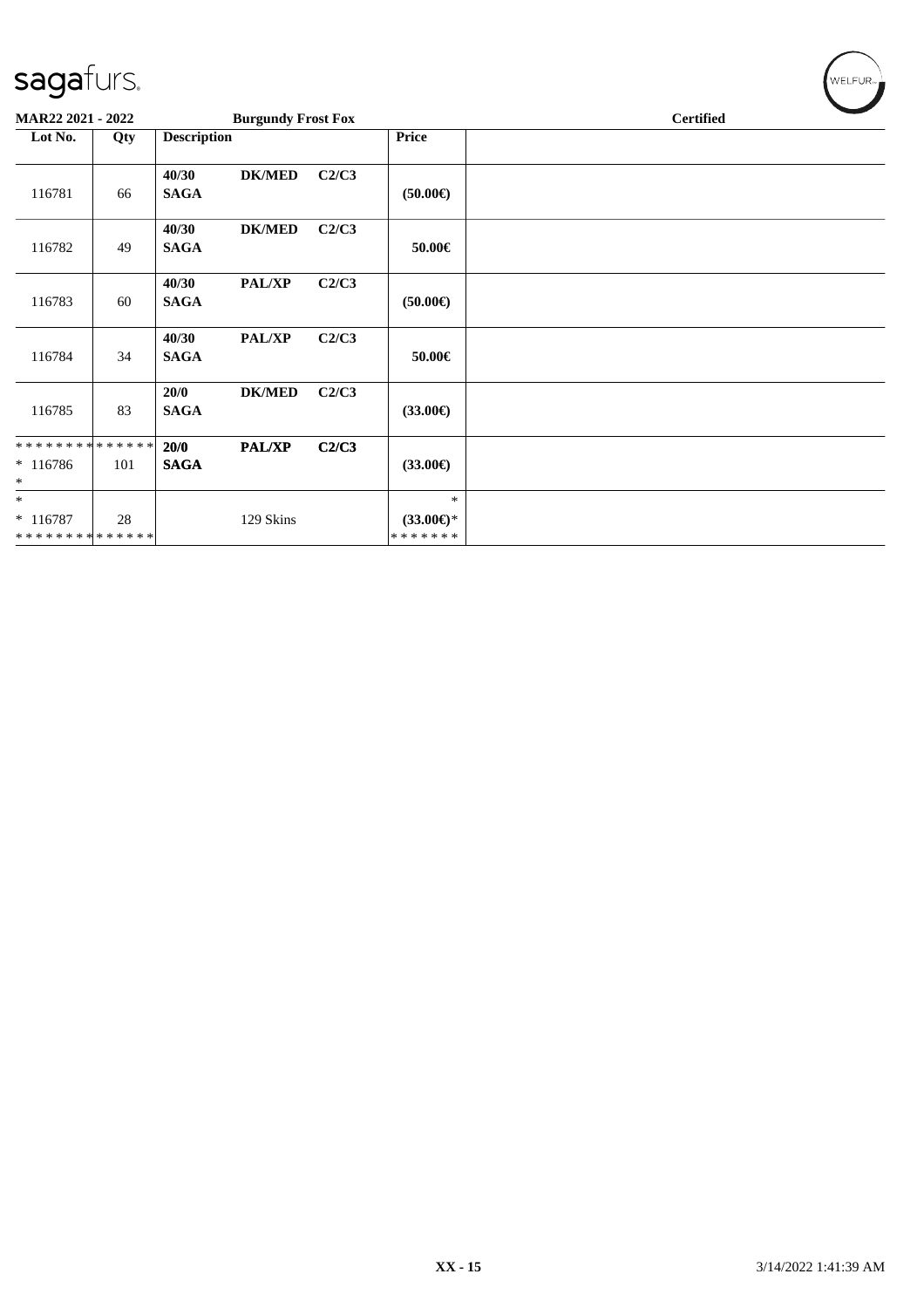| MAR22 2021 - 2022 |        |                       | <b>Sapphire Gold Fox</b>            |                |                   | <b>Certified</b> |  |  |  |
|-------------------|--------|-----------------------|-------------------------------------|----------------|-------------------|------------------|--|--|--|
| Lot No.           | Qty    | <b>Description</b>    |                                     |                | Price             |                  |  |  |  |
| 116801            | 41     | 30<br>$\mathbf{SAGA}$ | <b>Dark</b><br>SLL2                 | C2             | $(43.00\epsilon)$ |                  |  |  |  |
| 116802            | 114    | 30<br>$\mathbf{SAGA}$ | $DK/MED$<br>SIL1                    | C <sub>2</sub> | $(44.00\epsilon)$ |                  |  |  |  |
| 116803            | 37     | 30<br>$\mathbf{SAGA}$ | <b>ALL</b><br>SLL2                  | C2             | $(43.00\epsilon)$ |                  |  |  |  |
| 116804            | 36     | 20<br><b>SAGA</b>     | $DK/MED$<br>SLL2                    | C2             | 33.00€            |                  |  |  |  |
| 116805            | 33     | 20<br>$\mathbf{SAGA}$ | <b>ALL</b><br>SL2                   | C2             | $(32.00\epsilon)$ |                  |  |  |  |
|                   |        |                       | <b>Lavender Frost Fox</b>           |                |                   | <b>Certified</b> |  |  |  |
| 116807            | 24     | 40/30<br><b>SAGA</b>  | $DK/MED$                            | C1/C2          | 54.00€            |                  |  |  |  |
| 116808            | 25     | 40/30<br><b>SAGA</b>  | PAL/XP                              | C1/C2          | 54.00€            |                  |  |  |  |
| 116809            | 17     | 20/0<br><b>SAGA</b>   | <b>DK/MED</b>                       | C1/C2          | 33.00€            |                  |  |  |  |
| 116810            | $20\,$ | 20/0<br><b>SAGA</b>   | PAL/XP                              | C1/C2          | 33.00€            |                  |  |  |  |
|                   |        |                       | <b>Northern Light Fox</b>           |                |                   | <b>Certified</b> |  |  |  |
| 116812            | 39     | 40/30<br><b>SAGA</b>  | <b>DK/MED</b>                       | C2             | $(48.00\epsilon)$ |                  |  |  |  |
| 116813            | 31     | 20/0<br><b>SAGA</b>   | $\mathbf{DK}/\mathbf{MED}$          | C2             | $(28.00\epsilon)$ |                  |  |  |  |
|                   |        |                       | <b>Pastel Blue Fox</b>              |                |                   | <b>Certified</b> |  |  |  |
| 116815            | 34     | 60/50<br><b>SAGA</b>  | <b>DK/MED</b>                       | C2/C3          | 48.00€            |                  |  |  |  |
|                   |        |                       | <b>Sapphire Blue Fox</b>            |                |                   | <b>Certified</b> |  |  |  |
| 116817            | $28\,$ | 50/40<br><b>SAGA</b>  | $\bold{X}\bold{D}/\bold{D}\bold{K}$ | C2/C3          | 41.00€            |                  |  |  |  |